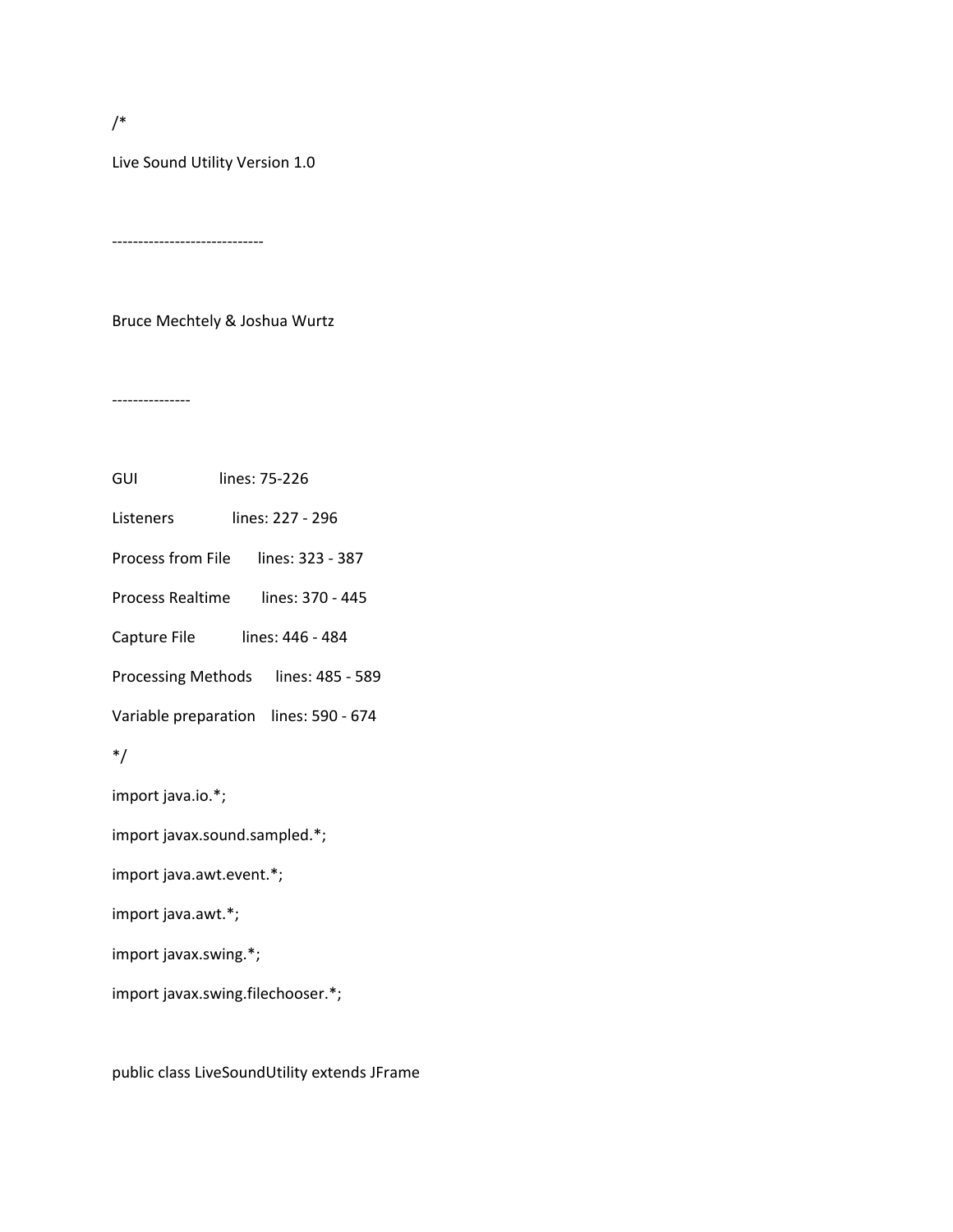{

private JTabbedPane tabbedPane;

private JSpinner echoDelaySpin, echoDepthSpin, echoRepeatSpin, betaPitchSpin, betaRobotSpin;

 private JSpinner flangeMinDelaySpin, flangeMaxDelaySpin, flangeDepthSpin, flangePeriodSpin, timeSpin;

private String[] hzArray = {"44100","22050","11025","8000"};

private String[] windowSizeArray = {"32","64","128","256","512","1024","2048","4096"};

private JComboBox hzCombo,windowSizeCombo;

private JButton exit, play;

private MenuListener menuLstn;

private ButtonListener buttonLstn;

private JCheckBox harmonizer;

private JMenuBar jmb;

private JMenu menu;

private JMenuItem menuItemCapToFile, menuItemProcessRealTime, menuItemProcessFromFile;

private int srcSelected=1, index, windowSize=1024;

private AudioInputStream aisFromFile;

private AudioFormat formatFromFile;

private long frameLengthFromFile;

private File outFile=null, inFile=null;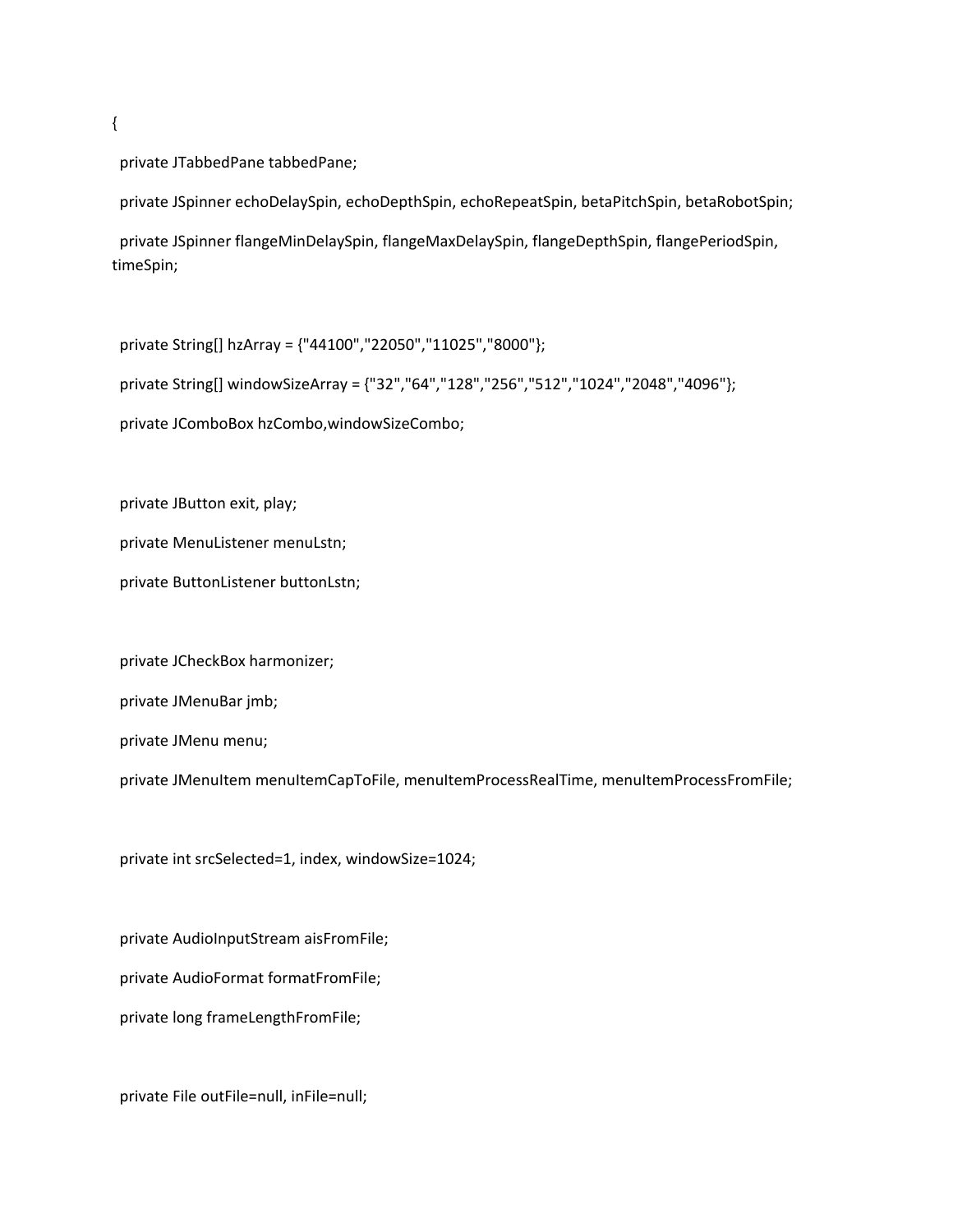private float fps=0;

 private float echoDepth,echoDelay; private int echoRepeat;

 private float flangeMinDelay, flangeMaxDelay, flangeDepth, flangePeriod; private int flangeMinFrames, flangeMaxFrames, flangeDelay, frameCount=0, frameSkip; private boolean up = true;

private float pi=(float)Math.PI, beta, scaleA, scaleS;;

private int overlap = 4, hopA, hopS;

private float[] hannWindowA, hannWindowS, prevPhiA, prevPhiS;

private float real,imag,mag,phiA,wBin,deltaPhi,deltaPhiWrap,wTrue,phiS,maxFFT,freq;

 private int numWindows=0, writeDelay=0, bufferSize=0; private float[] inBuffer, outBuffer; private int readOffset=0, writeOffset=0, chunkSize=0; private byte[] chunk; private SourceDataLine sourceLine; private TargetDataLine targetLine;

public LiveSoundUtility()

 { JFrame frame = new JFrame("Sound Processing"); menuLstn = new MenuListener();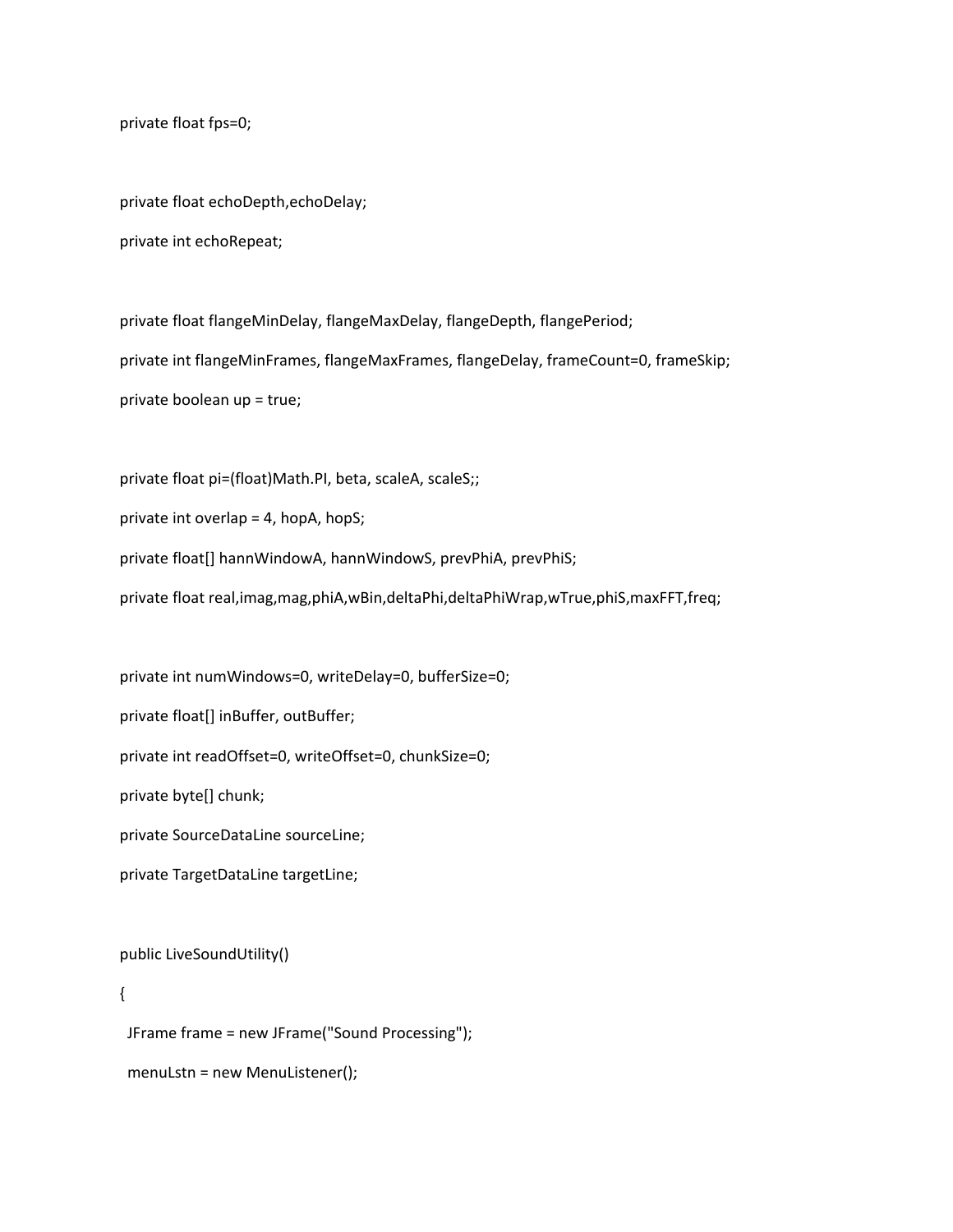buttonLstn = new ButtonListener();

 JPanel hzAndWindowPanel = new JPanel(); hzCombo = new JComboBox(hzArray); windowSizeCombo = new JComboBox(windowSizeArray); JLabel hzLabel = new JLabel("HZ:"); JLabel windowSizeLabel = new JLabel("Window Size:"); timeSpin = new JSpinner(new SpinnerNumberModel(2f, 1f, 1800f, 1f)); JLabel timeLabel = new JLabel("Time (sec): "); hzAndWindowPanel.add(timeLabel); hzAndWindowPanel.add(timeSpin); hzAndWindowPanel.add(hzLabel); hzAndWindowPanel.add(hzCombo); hzAndWindowPanel.add(windowSizeLabel); hzAndWindowPanel.add(windowSizeCombo);

tabbedPane = new JTabbedPane();

JComponent echoPanel = createEchoPanel();

tabbedPane.addTab("Echo", null, echoPanel,"Echo Processing");

tabbedPane.setMnemonicAt(0, KeyEvent.VK\_1);

JComponent flangePanel = createFlangePanel();

tabbedPane.addTab("Flange", null, flangePanel,"Flange Processing");

tabbedPane.setMnemonicAt(1, KeyEvent.VK\_2);

JComponent pitchShiftPanel = createPitchPanel();

tabbedPane.addTab("Pitch Shift", null, pitchShiftPanel,"Pitch Shift Processing");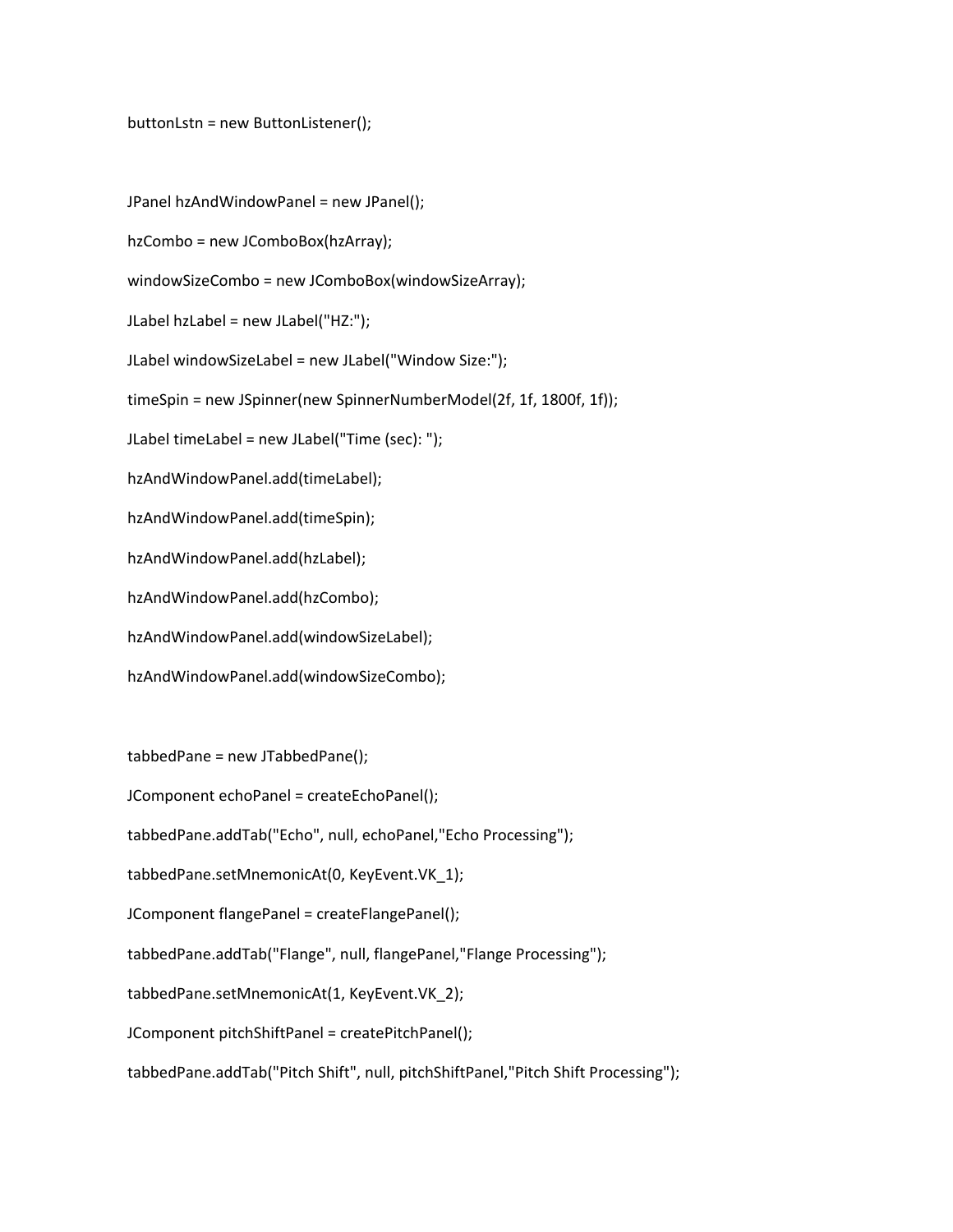tabbedPane.setMnemonicAt(2, KeyEvent.VK\_3);

JComponent noProcessPanel = createNoProcessPanel();

tabbedPane.addTab("No Processing", null, noProcessPanel,"No Processing");

tabbedPane.setMnemonicAt(3, KeyEvent.VK\_3);

JComponent robotVoicePanel = createRobotVoicePanel();

tabbedPane.addTab("Robot Voice", null, robotVoicePanel,"Robot Voice");

tabbedPane.setMnemonicAt(4, KeyEvent.VK\_4);

tabbedPane.setPreferredSize(new Dimension(400,125));

JPanel centerPanel = new JPanel();

centerPanel.setLayout(new BoxLayout(centerPanel, BoxLayout.Y\_AXIS));

centerPanel.add(hzAndWindowPanel);

centerPanel.add(tabbedPane);

{

 frame.add(createMenu(), BorderLayout.PAGE\_START); frame.add(centerPanel, BorderLayout.CENTER); frame.add(createButtons(), BorderLayout.PAGE\_END); frame.setDefaultCloseOperation(JFrame.EXIT\_ON\_CLOSE); frame.setLocation(300,150); frame.pack(); frame.setResizable(true); frame.setVisible(true); } protected JComponent createMenu()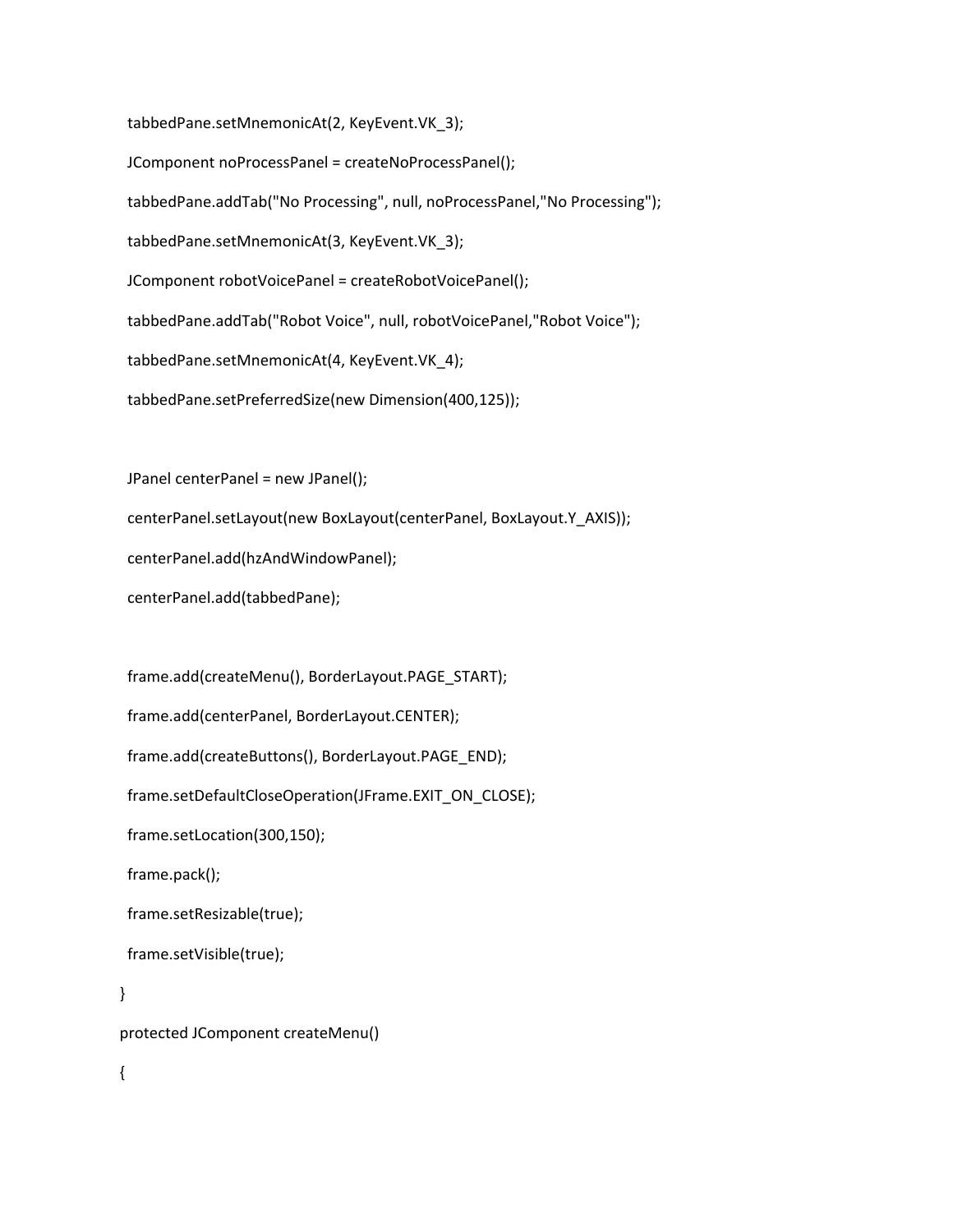```
    jmb = new JMenuBar();
```
 menu = new JMenu("Source"); menu.setMnemonic(KeyEvent.VK\_E); menuItemCapToFile = new JMenuItem("Capture to File"); menuItemCapToFile.setMnemonic(KeyEvent.VK\_C); menuItemCapToFile.addActionListener(menuLstn); menuItemProcessRealTime = new JMenuItem("Process Real Time"); menuItemProcessRealTime.setMnemonic(KeyEvent.VK\_A); menuItemProcessRealTime.addActionListener(menuLstn); menuItemProcessFromFile = new JMenuItem("Process From File"); menuItemProcessFromFile.setMnemonic(KeyEvent.VK\_P); menuItemProcessFromFile.addActionListener(menuLstn); menu.add(menuItemCapToFile); menu.add(menuItemProcessRealTime); menu.add(menuItemProcessFromFile); jmb.add(menu); return jmb; } protected JComponent createEchoPanel() { JPanel panel= new JPanel(); JPanel echoSelections = new JPanel(); echoSelections.setLayout(new GridLayout(3,2));

echoDelaySpin = new JSpinner(new SpinnerNumberModel(500, 0, 2000, 10));

echoDepthSpin = new JSpinner(new SpinnerNumberModel(0.8f, 0.1f, .99f, 0.01f));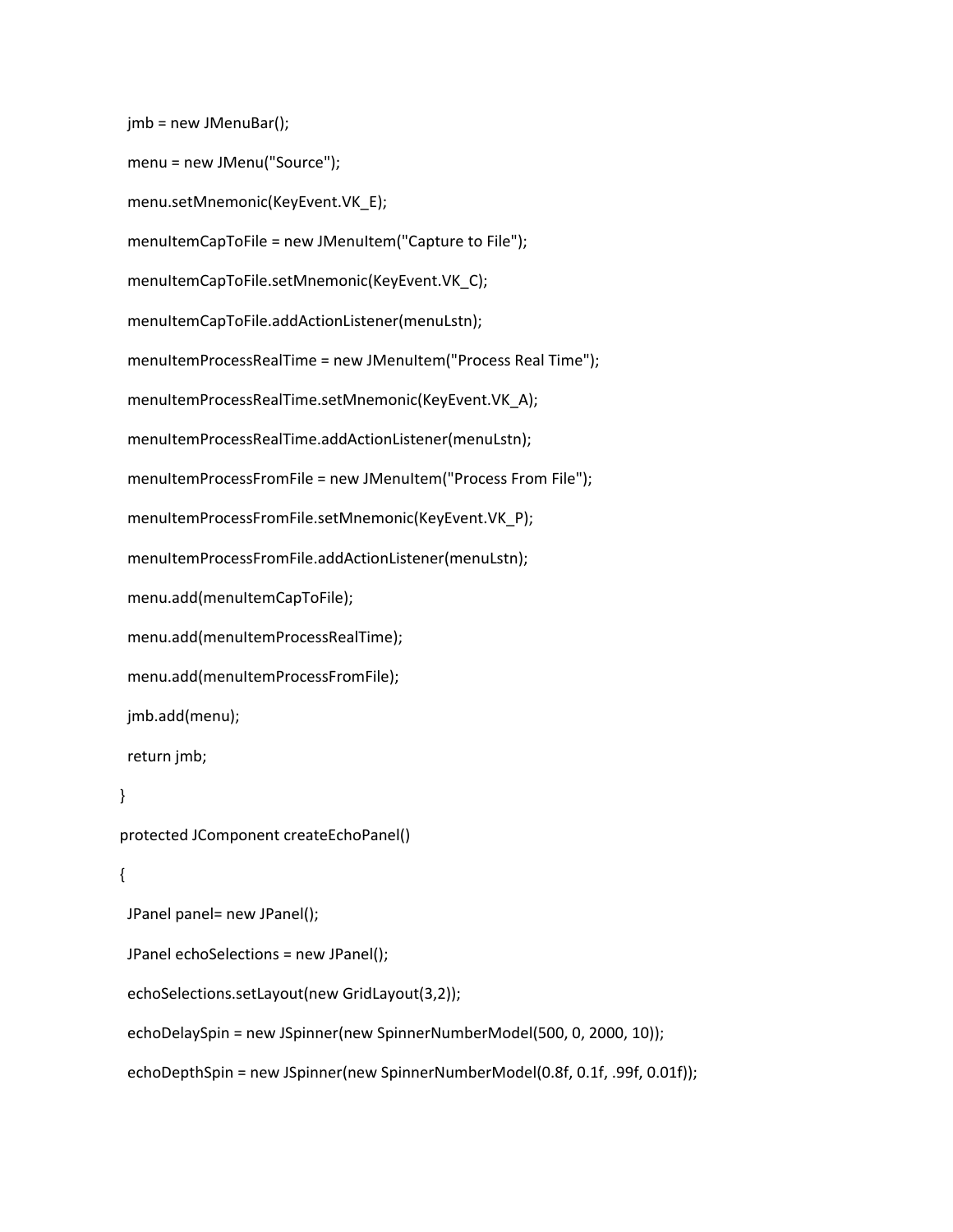echoRepeatSpin = new JSpinner(new SpinnerNumberModel(1, 1, 10, 1)); JLabel echoDelayLabel = new JLabel("Echo Delay(ms): "); JLabel echoDepthLabel = new JLabel("Echo Depth: "); JLabel echoRepeatLabel = new JLabel("Number of Echos: "); echoSelections.add(echoDelayLabel); echoSelections.add(echoDelaySpin); echoSelections.add(echoDepthLabel); echoSelections.add(echoDepthSpin); echoSelections.add(echoRepeatLabel); echoSelections.add(echoRepeatSpin); panel.add(echoSelections, BorderLayout.CENTER); return panel; } protected JComponent createFlangePanel() { JPanel panel = new JPanel(); JPanel flangeSelections = new JPanel(); flangeSelections.setLayout(new GridLayout(4,2)); flangeMinDelaySpin = new JSpinner(new SpinnerNumberModel(0, 0, 20, 1)); flangeMaxDelaySpin = new JSpinner(new SpinnerNumberModel(20, 0, 50, 1)); flangeDepthSpin = new JSpinner(new SpinnerNumberModel(.8f, 0, 1f, .01f)); flangePeriodSpin = new JSpinner(new SpinnerNumberModel(2000, 0, 8000, 100)); JLabel flangeMinDelayLabel = new JLabel("Minimum Delay (ms): "); JLabel flangeMaxDelayLabel = new JLabel("Maximum Delay (ms): ");

```
    JLabel flangeDepthLabel = new JLabel("Flange Depth: ");
```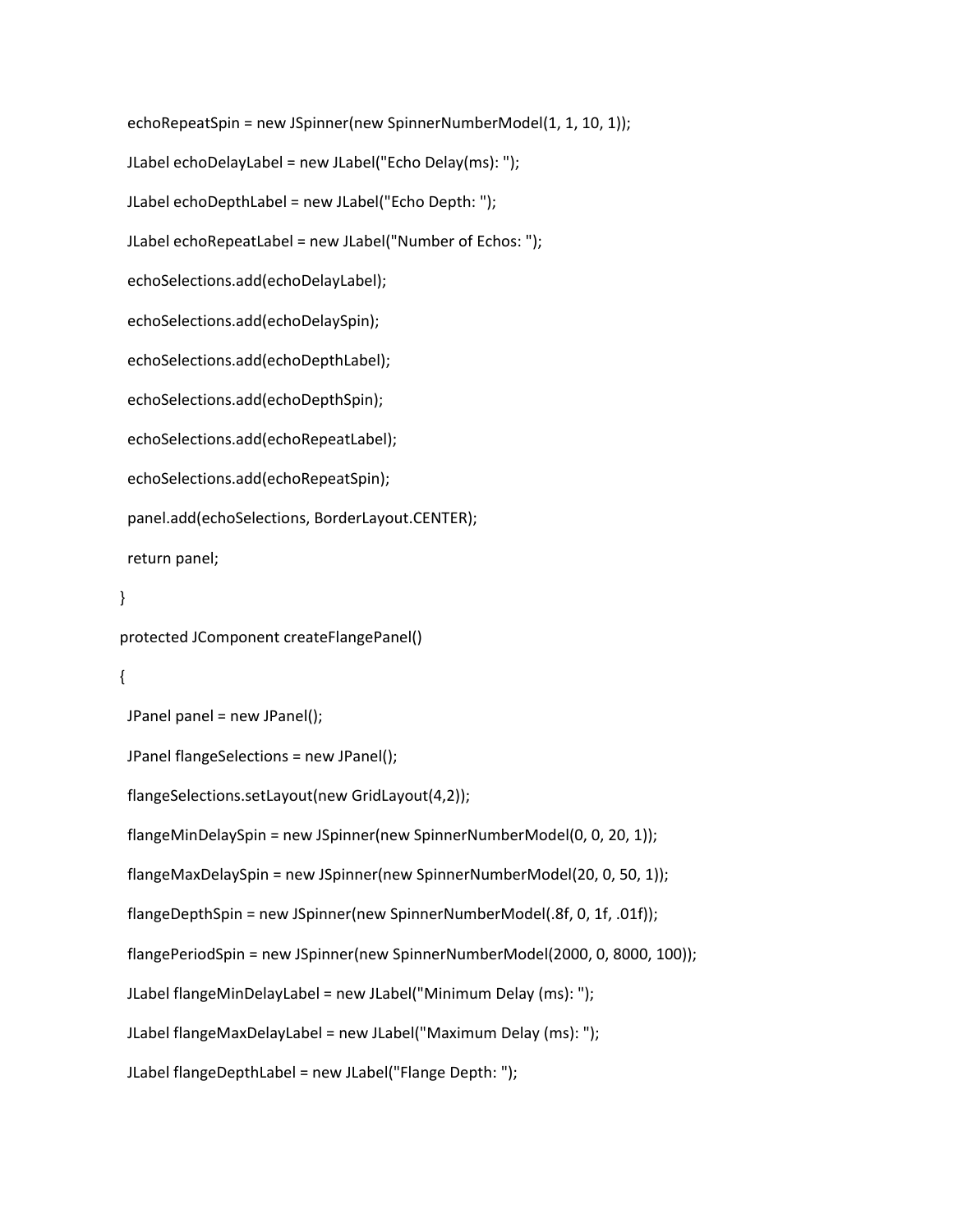```
    JLabel flangePeriodLabel = new JLabel("Flange Period: ");
     flangeSelections.add(flangeMinDelayLabel);
     flangeSelections.add(flangeMinDelaySpin);
     flangeSelections.add(flangeMaxDelayLabel);
     flangeSelections.add(flangeMaxDelaySpin);
     flangeSelections.add(flangeDepthLabel);
     flangeSelections.add(flangeDepthSpin);
     flangeSelections.add(flangePeriodLabel);
     flangeSelections.add(flangePeriodSpin);
     panel.add(flangeSelections, BorderLayout.CENTER);
     return panel;
  }
  protected JComponent createPitchPanel()
  {
     JPanel panel = new JPanel();
     JPanel pitchSelections = new JPanel();
     betaPitchSpin = new JSpinner(new SpinnerNumberModel(0.8f, 0.01f, 3.0f, 0.01f));
     harmonizer = new JCheckBox("Harmonizer");
     JLabel pitchBetaLabel = new JLabel("Beta: ");
     pitchSelections.add(harmonizer);
     pitchSelections.add(pitchBetaLabel);
     pitchSelections.add(betaPitchSpin);
     panel.add(pitchSelections, BorderLayout.CENTER);
     return panel;
```

```
  }
```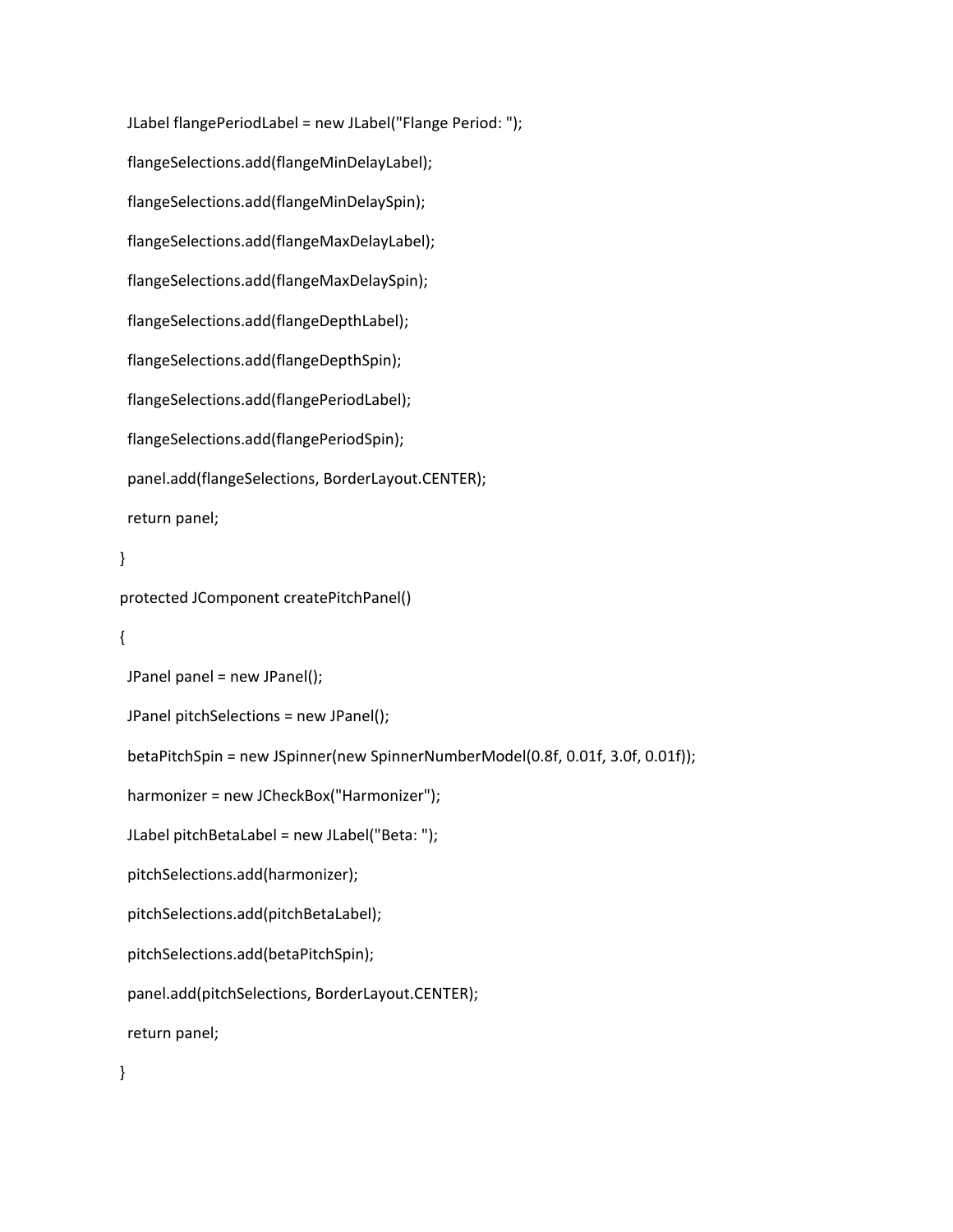```
  protected JComponent createNoProcessPanel()
  {
 JPanel panel= new JPanel();
     return panel;
  }
  protected JComponent createRobotVoicePanel()
  {
     JPanel panel = new JPanel();
     JPanel robotVoice = new JPanel();
     betaRobotSpin = new JSpinner(new SpinnerNumberModel(0.8f, 0.01f, 3.0f, 0.01f));
     JLabel robotBetaLabel = new JLabel("Beta: ");
     robotVoice.add(robotBetaLabel);
     robotVoice.add(betaRobotSpin);
     panel.add(robotVoice, BorderLayout.CENTER);
     return panel;
  }
  protected JComponent createButtons()
  {
     JPanel panel = new JPanel();
     play = new JButton("Process");
     play.addActionListener(buttonLstn);
     exit = new JButton("Exit");
     exit.addActionListener(buttonLstn);
     play.setEnabled(false);
```

```
    exit.setEnabled(true);
```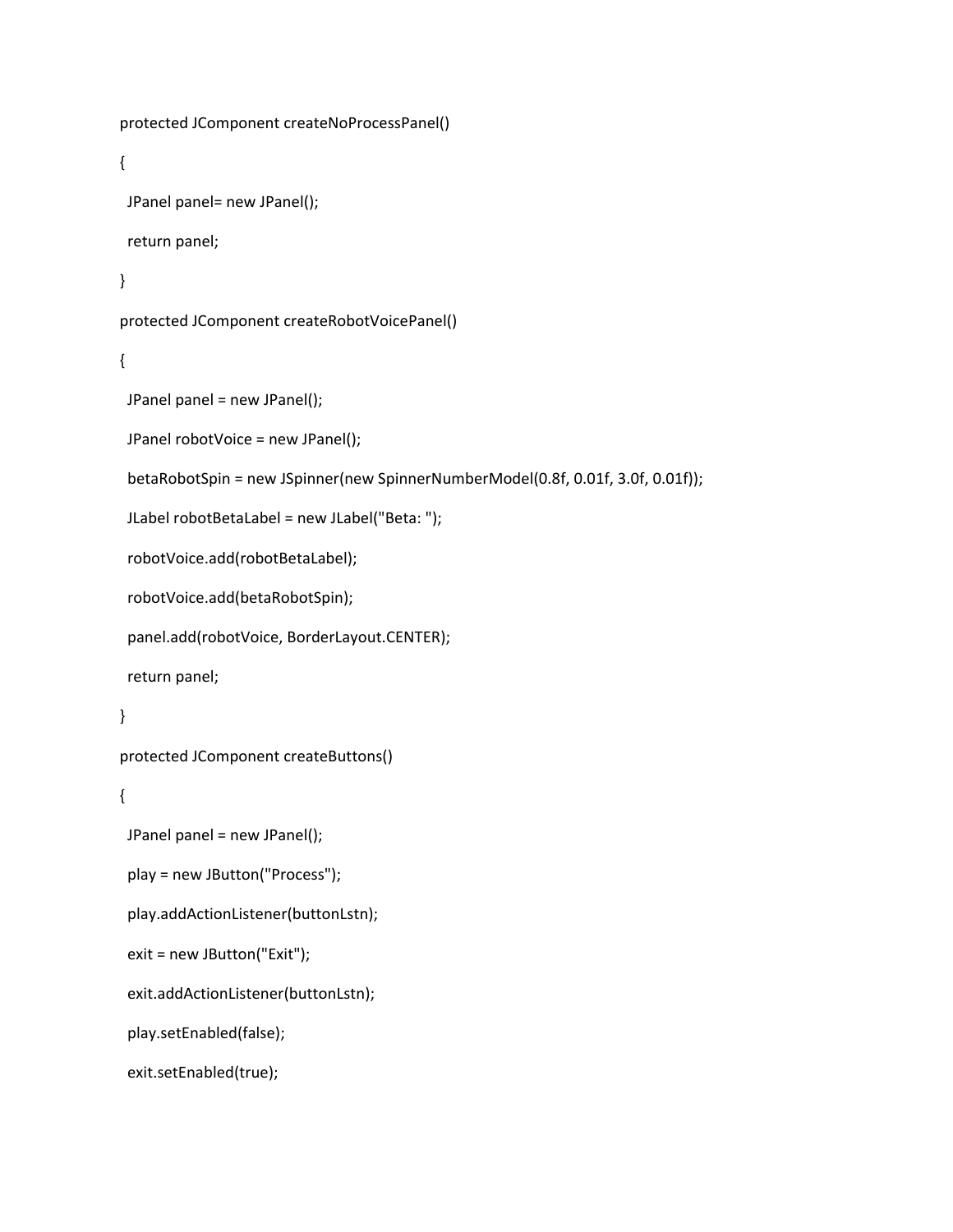```
    panel.add(play);
     panel.add(exit);
     return panel;
  private class MenuListener implements ActionListener
     public void actionPerformed(ActionEvent e)
     {
        if(e.getSource() == menuItemCapToFile)//Capture to File
        {
            JFileChooser saveChooser = new JFileChooser();
            try{
               File f = new File(new File(".").getCanonicalPath());
               saveChooser.setCurrentDirectory(f);}
            catch(IOException ioe){System.out.println(ioe);}
            saveChooser.setFileFilter(new FileNameExtensionFilter("wav", "wav"));
            int returnVal = saveChooser.showSaveDialog(null);
            if(returnVal == JFileChooser.APPROVE_OPTION)
            {
               outFile = saveChooser.getSelectedFile();
               if(!outFile.getPath().toLowerCase().endsWith(".wav"))
               {
                  outFile = new File(outFile.getPath() + ".wav");
               }
               if(outFile!=null)
```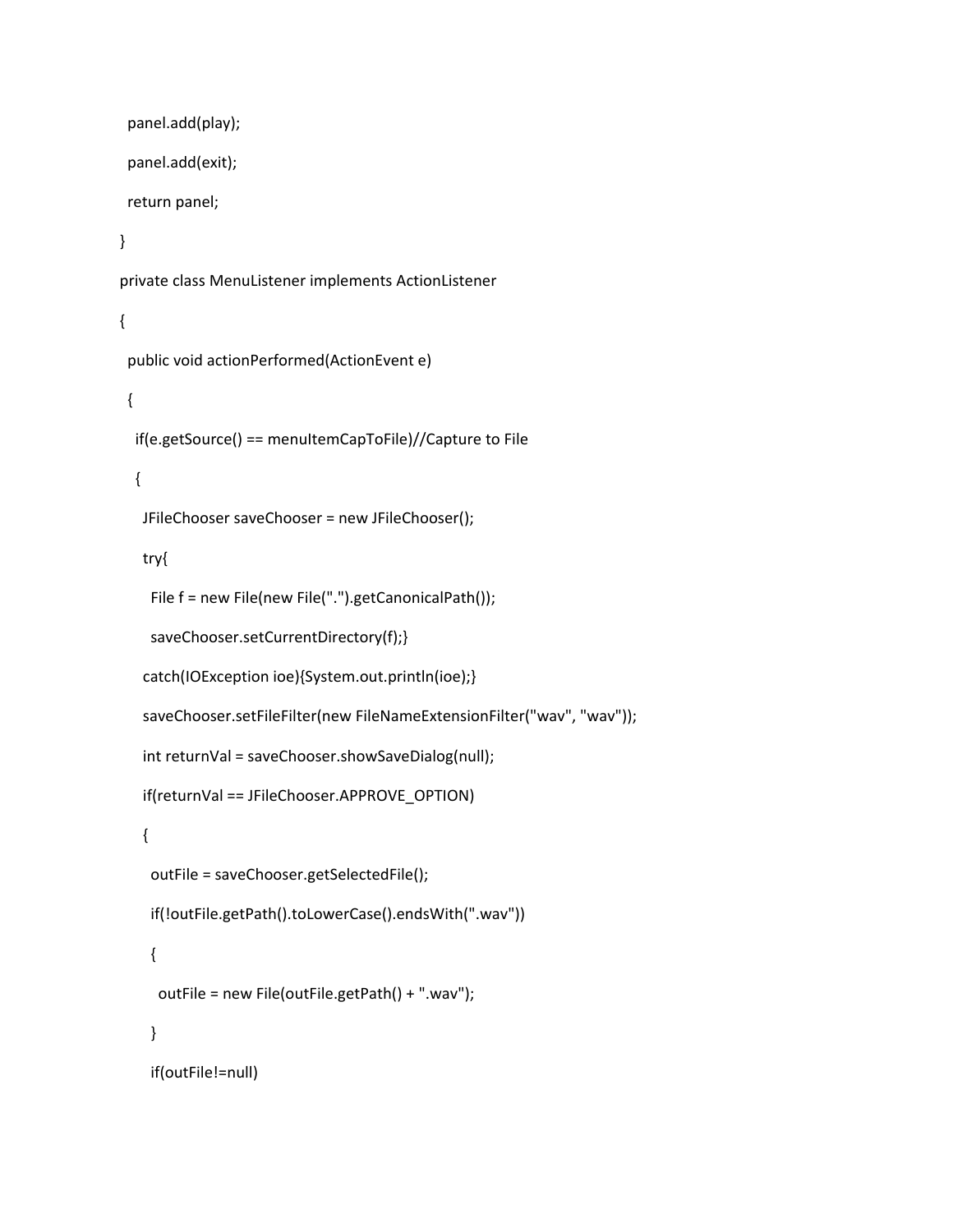```
          {
                play.setEnabled(true);
                exit.setEnabled(true);
                srcSelected = 0;
             }
             else
             {
                JOptionPane.showMessageDialog(null, "No File Selected");
             }
         }
         else if(returnVal == JFileChooser.CANCEL_OPTION)
         {
         }
      }
      else if(e.getSource() == menuItemProcessRealTime)//Real time process
      {
         play.setEnabled(true);
          exit.setEnabled(true);
         srcSelected = 1;
      }
      else if(e.getSource() == menuItemProcessFromFile)//Process from a file
      {
         JFileChooser chooser = new JFileChooser();
         try{
             File f = new File(new File(".").getCanonicalPath());
```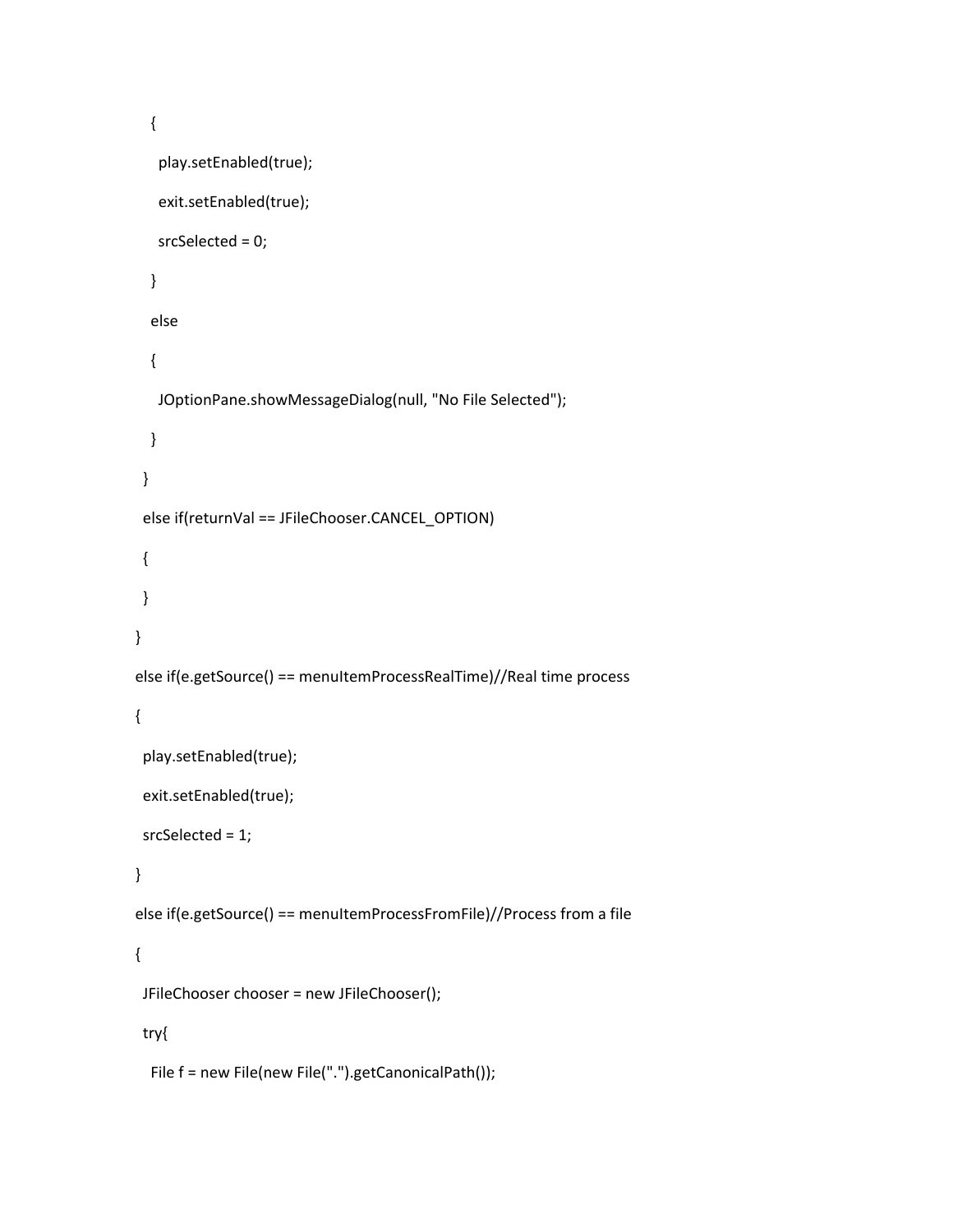```
          chooser.setCurrentDirectory(f);}
```

```
        catch(IOException ioe){System.out.println(ioe);}
          chooser.setFileFilter(new FileNameExtensionFilter("wav", "wav"));
         int returnVal = chooser.showOpenDialog(null);
         if(returnVal == JFileChooser.APPROVE_OPTION)
         {
             inFile = chooser.getSelectedFile();
             if(inFile!=null)
             {
                play.setEnabled(true);
                exit.setEnabled(true);
                srcSelected = 2;
             }
             else
             {
                JOptionPane.showMessageDialog(null, "File Did Not Load");
             }
         }
         else if(returnVal == JFileChooser.CANCEL_OPTION)
         {
         }
      }
```
## private class ButtonListener implements ActionListener{

}

}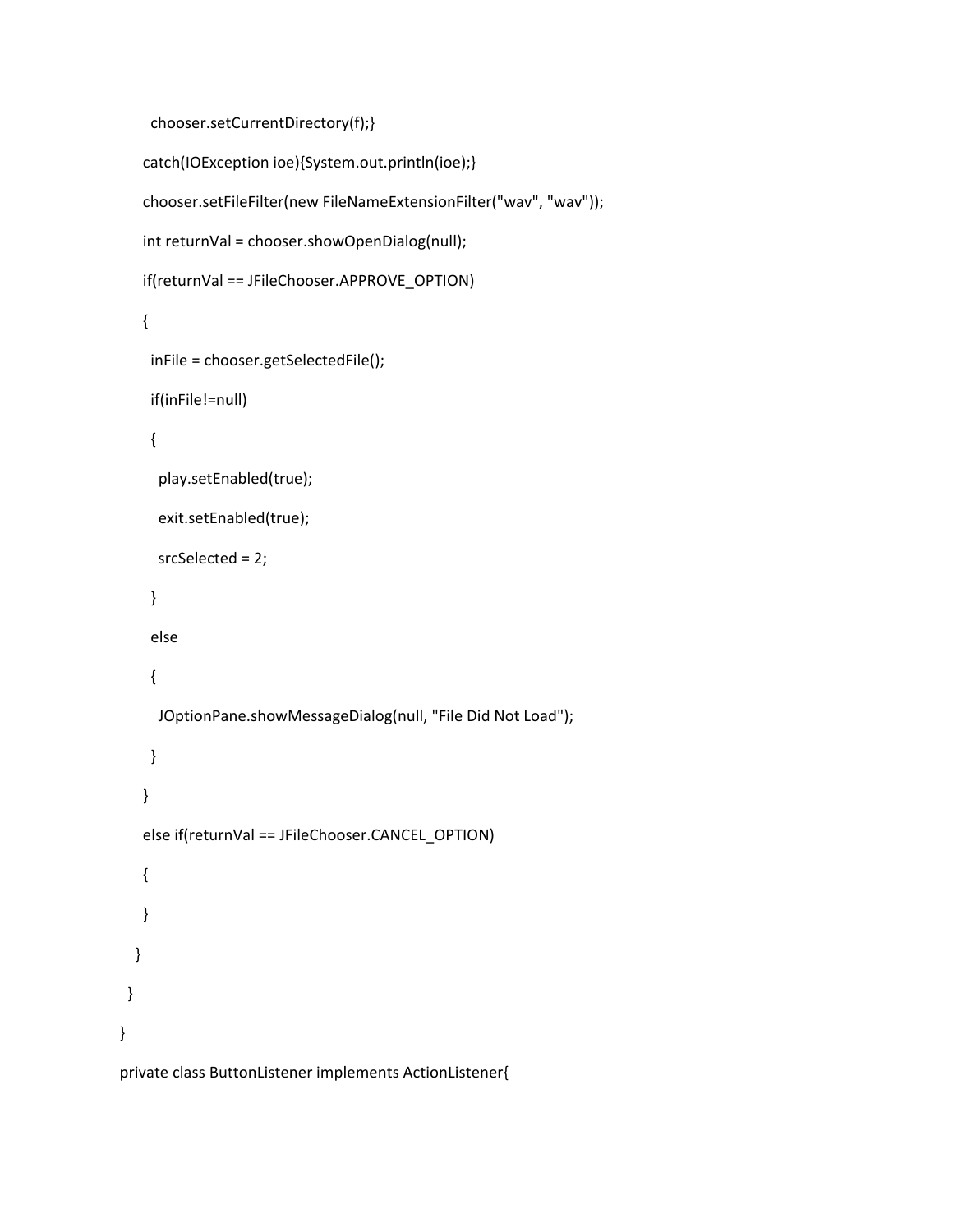```
    public void actionPerformed(ActionEvent e){
        JOptionPane pane = new JOptionPane();
        if (e.getSource () == play)
        {
            if(srcSelected == 2){processFromFile();}
            else if(srcSelected == 1)
            {
                float time = Float.parseFloat((timeSpin.getValue()).toString());
                processRealTime(time);
            }
            else if(srcSelected == 0)
            {
                float time = Float.parseFloat((timeSpin.getValue()).toString());
                processRealTimeCapToFile(time);
            }
        }
        else
        {
            System.exit(0);
        }
     }
  private void processFromFile()
  {
     try
```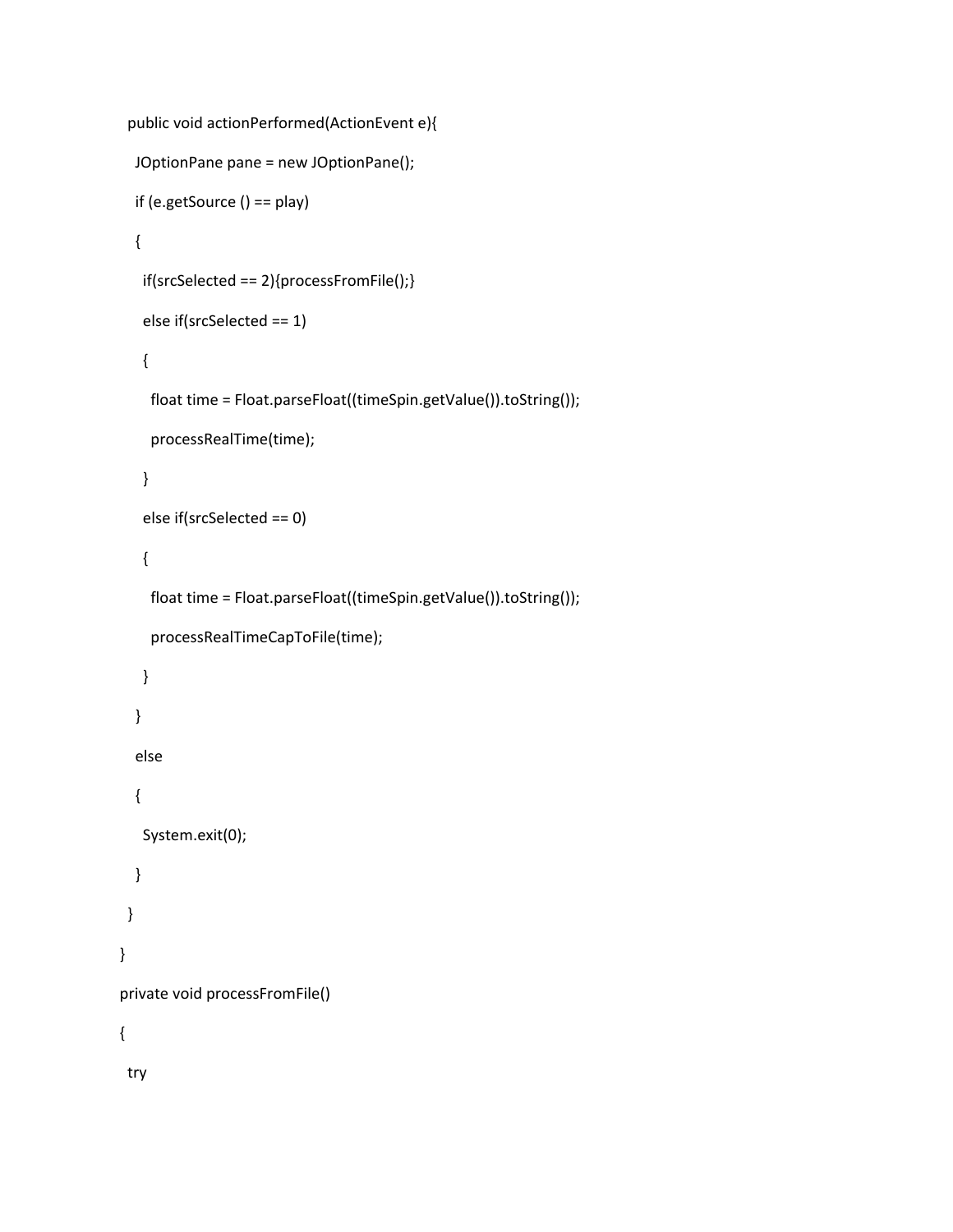{

```
      AudioInputStream ais = AudioSystem.getAudioInputStream(inFile);  //reading from here
```

```
      AudioFormat format = ais.getFormat();
```

```
      Long frameLength = ais.getFrameLength();
```

```
      Float fps = format.getFrameRate();
```

```
if(fps == 44100f)
```

```
        hzCombo.setSelectedIndex(0);}
```

```
      else if(fps == 22050f){
```
hzCombo.setSelectedIndex(1);}

else if(fps == 11025f){

```
        hzCombo.setSelectedIndex(2);}
```

```
else if(fps == 8000f){
```

```
        hzCombo.setSelectedIndex(3);}
```
prepareVariables();

```
DataLine.Info sourceInfo=new DataLine.Info(SourceDataLine.class,format);
```
sourceLine=(SourceDataLine)AudioSystem.getLine(sourceInfo);

```
      sourceLine.open(format,16384);
```
sourceLine.start();  $//writing to here$ 

int k,m;

```
      writeOffset = readOffset‐writeDelay*windowSize;
```

```
      if(writeOffset<0){writeOffset+=bufferSize;}
```
if(index==2 || index==4) //if pitch shift read first line new data

```
      {
```

```
        ais.read(chunk,0,chunkSize);
```

```
        for(int j=0;j<windowSize;j++)
```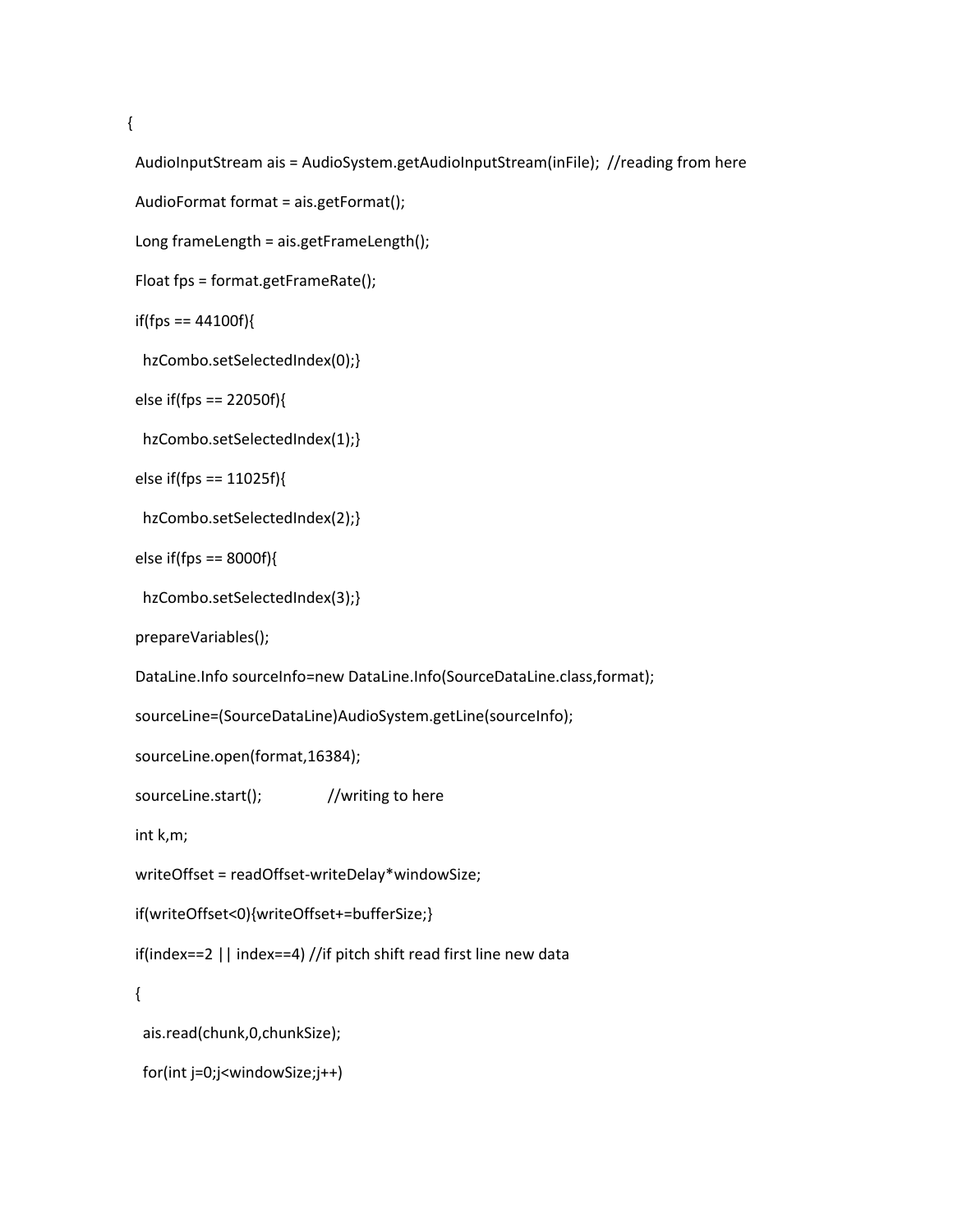```
        {
             k=2*j;
             inBuffer[j+readOffset]=(chunk[k]&255)|(chunk[k+1]<<8);
         }
      }
      for(int i=0;i<(2*frameLength/chunkSize);i++)//Start of processing loop
      {
         ais.read(chunk,0,chunkSize);  //read new data for from File processing
         for(int j=0;j<windowSize;j++)
         {
             k=2*j;
             inBuffer[j+readOffset]=(chunk[k]&255)|(chunk[k+1]<<8);
         }
         if(index==0)processEcho(readOffset);
         if(index==1)processFlange(readOffset);
         if(index==2)processPitchShift(writeOffset);
         if(index==3)processInPlace(readOffset);
         if(index==4)processRobotVoice(writeOffset);
         for(int j=0;j<windowSize;j++)  //write data
         {
             k=2*j;
             m=j+writeOffset;
             chunk[k]=(byte)(((int)outBuffer[m])&255);
             chunk[k+1]=(byte)(((int)outBuffer[m])>>8);
             if(index==2 || index==4)outBuffer[m]=0f; //if pitch Shift
```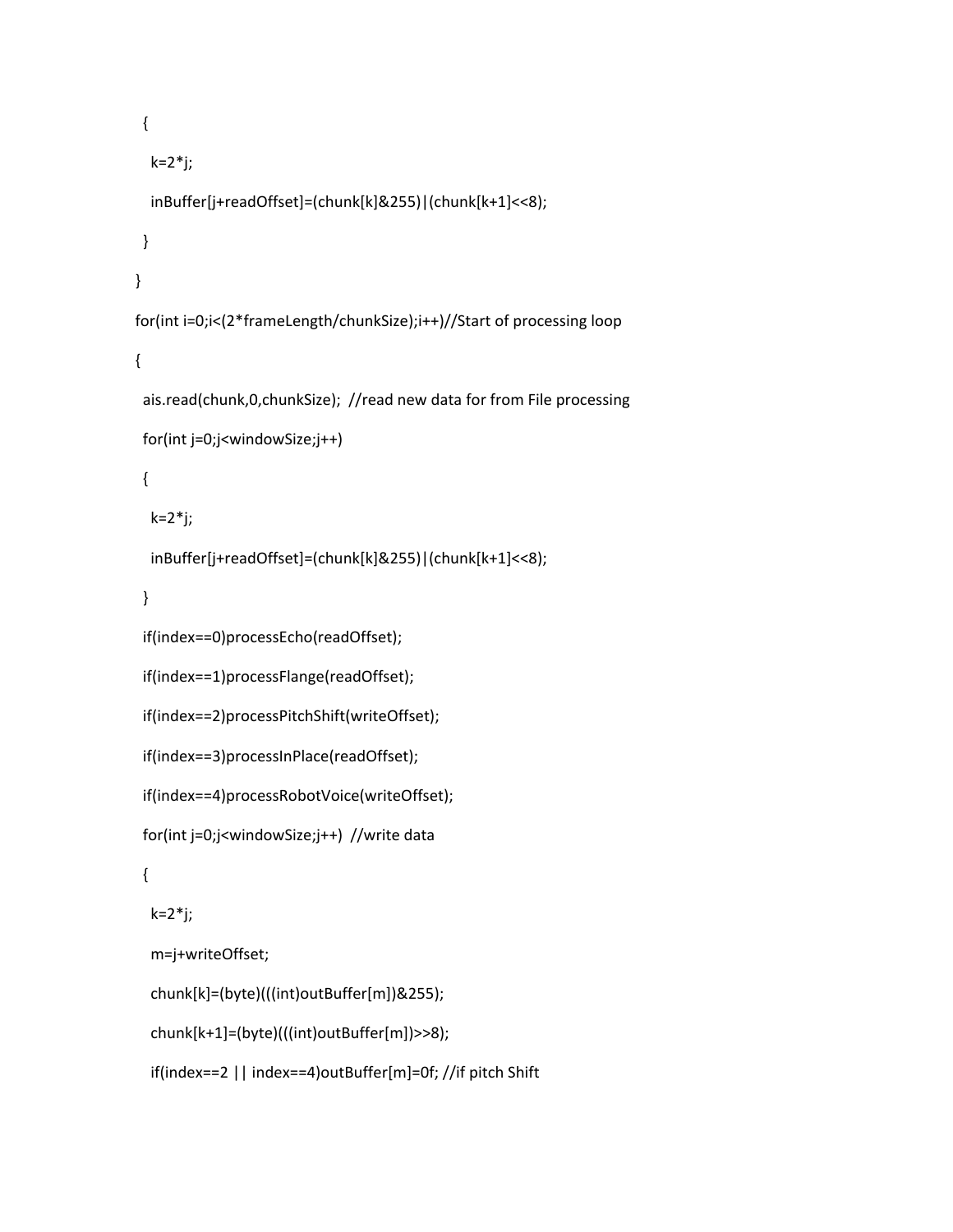}

```
        sourceLine.write(chunk,0,chunkSize);
           writeOffset=(writeOffset+windowSize)%bufferSize;
           readOffset=(readOffset+windowSize)%bufferSize;
        }
        sourceLine.stop();
        sourceLine.close();
     }
     catch(IOException ioe){System.out.println(ioe);}
     catch(UnsupportedAudioFileException uafe){System.out.println(uafe);}
     catch(LineUnavailableException lue){System.out.println(lue);}
  private void processRealTime(float time)
     try
     {
        prepareVariables();
        AudioFormat fmt = new AudioFormat(fps,16,1,true,false);
  DataLine.Info targetInfo=new DataLine.Info(TargetDataLine.class,fmt);
        DataLine.Info sourceInfo=new DataLine.Info(SourceDataLine.class,fmt);
        targetLine=(TargetDataLine)AudioSystem.getLine(targetInfo);
        sourceLine=(SourceDataLine)AudioSystem.getLine(sourceInfo);
        targetLine.open(fmt,16384);
        sourceLine.open(fmt,16384);
  targetLine.start(); //reading from here
```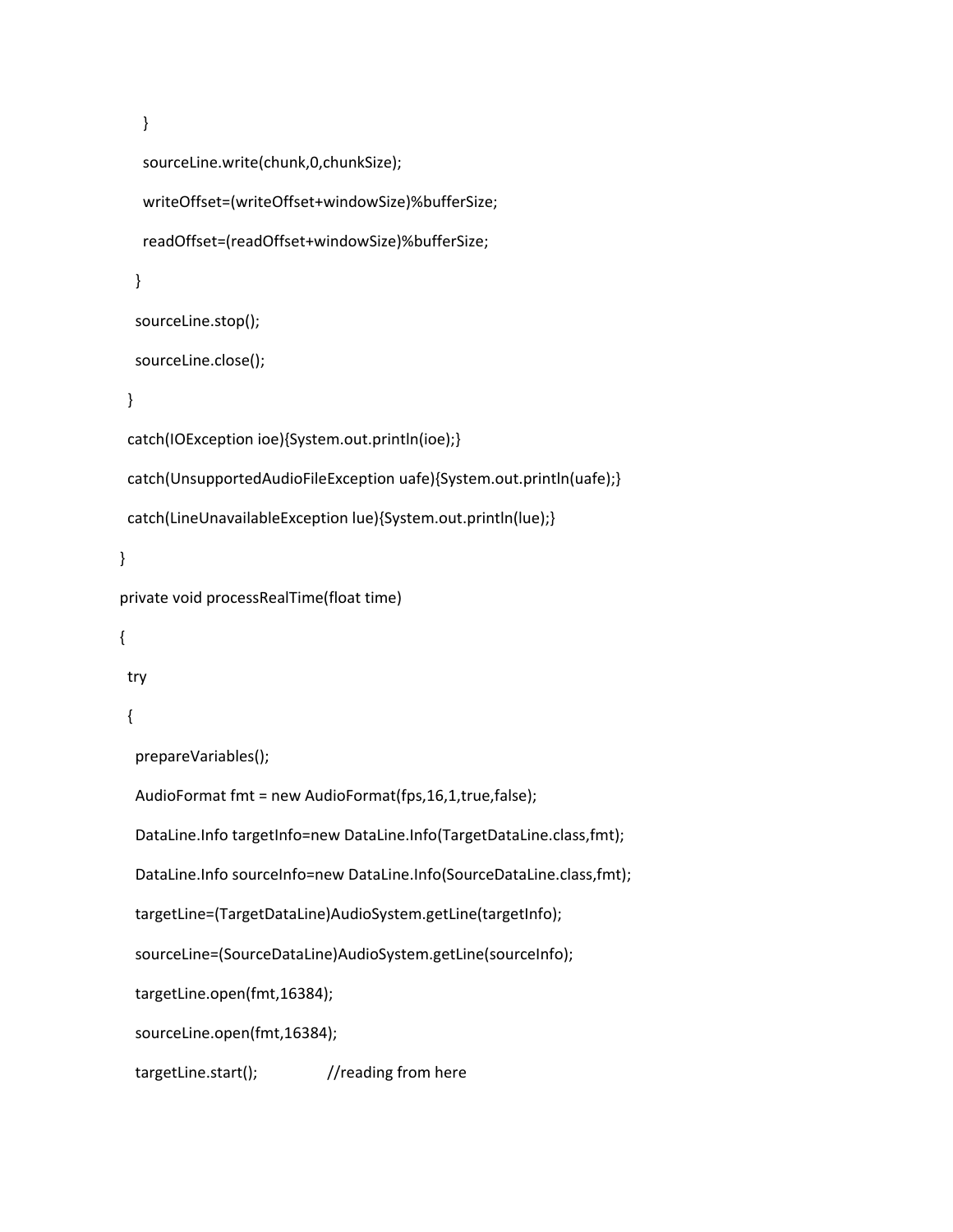```
sourceLine.start(); //writing to here
```
int k,m;

```
      writeOffset=readOffset‐writeDelay*windowSize;
```

```
      if(writeOffset<0){writeOffset+=bufferSize;}
```

```
      if(index==2 || index==4) //if pitch shift read first line new data
```

```
      {
```

```
        targetLine.read(chunk,0,chunkSize);
```

```
        for(int j=0;j<windowSize;j++)
```

```
        {
```

```
          k=2*j;
```

```
          inBuffer[j+readOffset]=(chunk[k]&255)|(chunk[k+1]<<8);
```

```
        }
```

```
      }
```

```
      for(int i=0;i<(time*fps)/windowSize;i++)  //Start of processing loop
```

```
      {
```

```
        targetLine.read(chunk,0,chunkSize); //read new data for Real Time processing
```

```
        for(int j=0;j<windowSize;j++)
```

```
        {
```

```
          k=2*j;
```
inBuffer[j+readOffset]=(chunk[k]&255)|(chunk[k+1]<<8);

```
        }
```

```
        if(index==0)processEcho(readOffset);
```
if(index==1)processFlange(readOffset);

```
        if(index==2)processPitchShift(writeOffset);
```

```
        if(index==3)processInPlace(readOffset);
```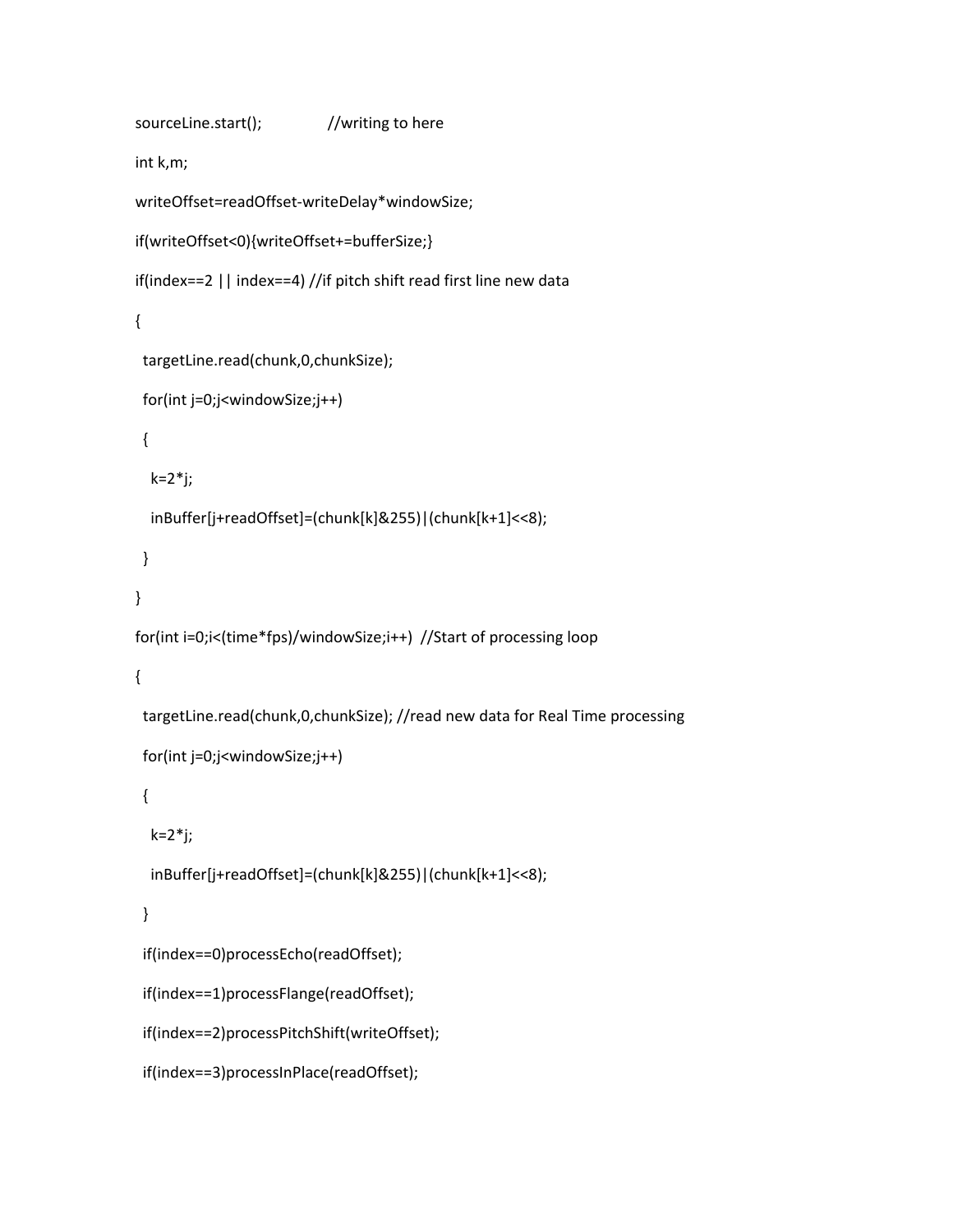```
        if(index==4)processRobotVoice(writeOffset);
```

```
        if(index ==2 && harmonizer.isSelected()==true)processHarmonizer(readOffset);
            for(int j=0;j<windowSize;j++)  //write data
            {
               k=2*j;
               m=j+writeOffset;
               chunk[k]=(byte)(((int)outBuffer[m])&255);
               chunk[k+1]=(byte)(((int)outBuffer[m])>>8);
               if(index==2 || index==4)outBuffer[m]=0f; //for pitch Shift
            }
            sourceLine.write(chunk,0,chunkSize);
            writeOffset=(writeOffset+windowSize)%bufferSize;
            readOffset=(readOffset+windowSize)%bufferSize;
        }
        targetLine.stop();
        sourceLine.stop();
        targetLine.close();
        sourceLine.close();
     }
     catch(LineUnavailableException lue){System.out.println(lue);}
  private void processRealTimeCapToFile(float time)
     try
     {
```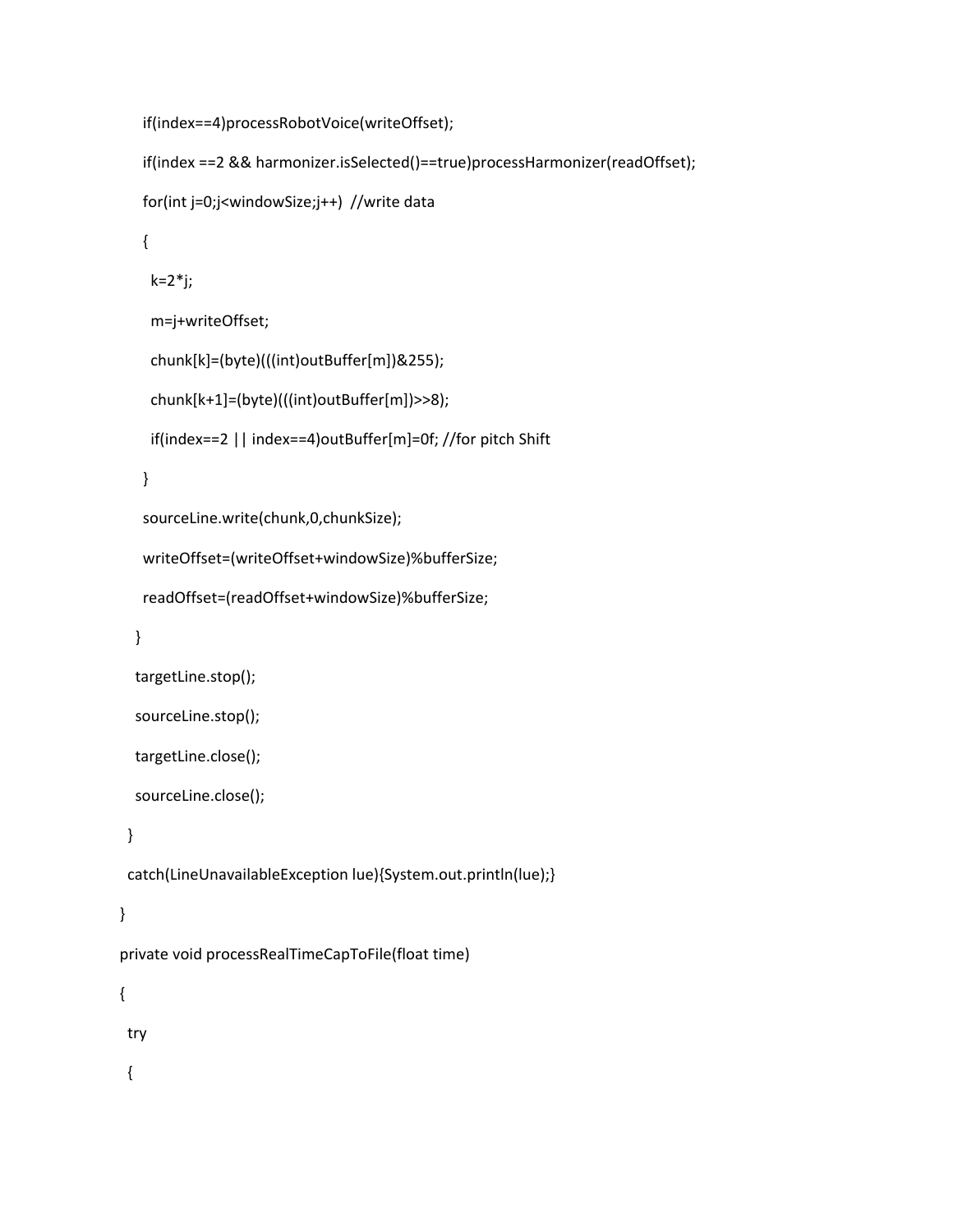prepareVariables();

AudioFormat fmt = new AudioFormat(fps,16,1,true,false);

DataLine.Info targetInfo=new DataLine.Info(TargetDataLine.class,fmt);

targetLine=(TargetDataLine)AudioSystem.getLine(targetInfo);

```
      targetLine.open(fmt,16384);
```
targetLine.start(); //reading from here

int k,m;

int frameLength = ((int)((time\*fps)/2048+.5f))\*2048;

byte[] buffer = new byte[frameLength\*2];

```
      for(int i=0;i<(frameLength*2/2048);i++)  //Start of processing loop
```
{

```
        targetLine.read(buffer, i*2048, 2048); //read new data for Real Time processing
```

```
        processInPlace(readOffset);
```
readOffset=(readOffset+windowSize)%bufferSize;

```
        for(int j=0;j<windowSize;j++)  //write data
```
## {

k=2\*j;

m=j+writeOffset;

```
          chunk[k]=(byte)(((int)outBuffer[m])&255);
```

```
          chunk[k+1]=(byte)(((int)outBuffer[m])>>8);
```

```
          if(index==2 || index==4)outBuffer[m]=0f; //for pitch Shift
```
}

```
        writeOffset=(writeOffset+windowSize)%bufferSize;
```
}

```
      targetLine.stop();
```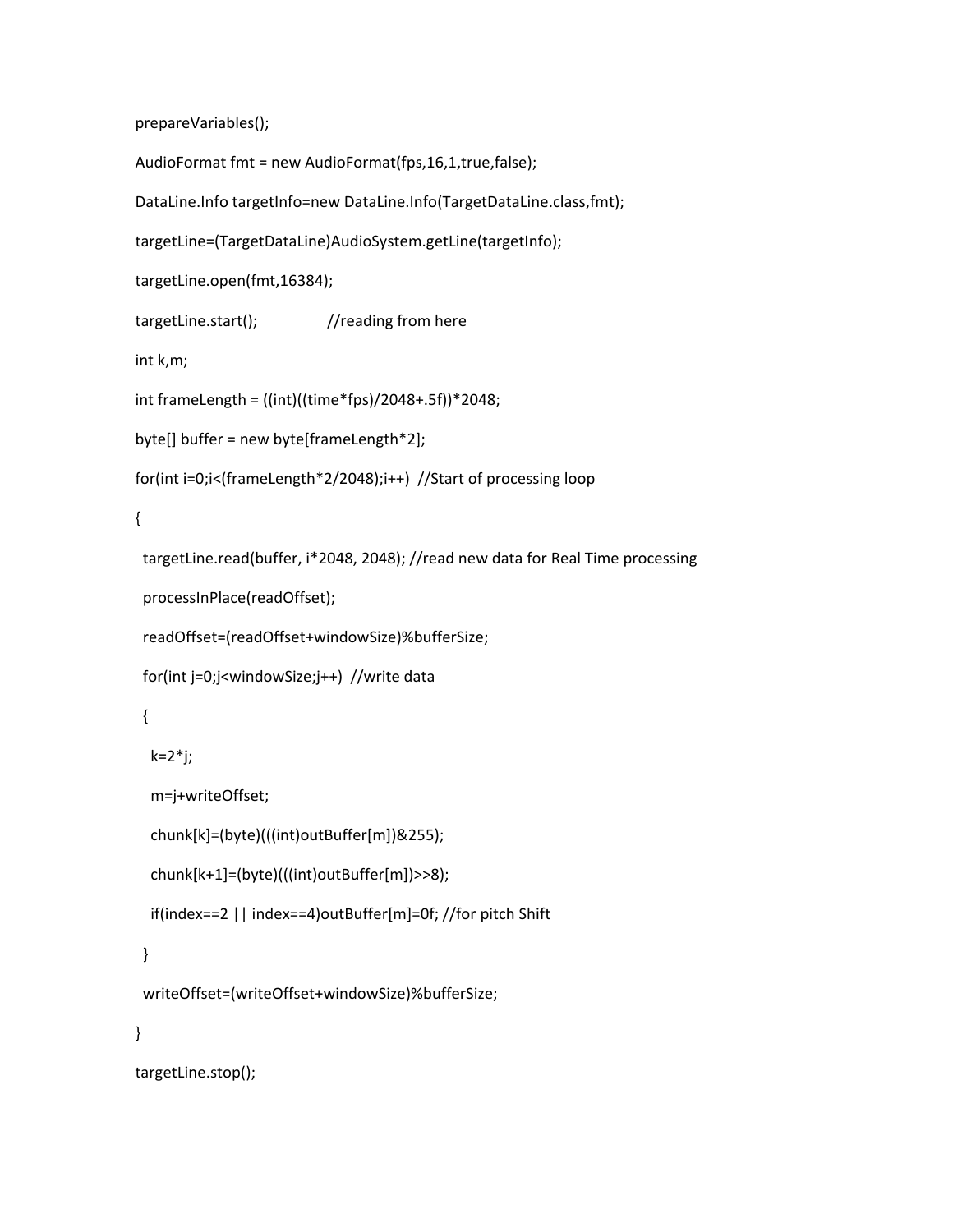targetLine.close();

```
      ByteArrayInputStream is = new ByteArrayInputStream(buffer);
        AudioInputStream ais = new AudioInputStream(is,fmt,frameLength);
        FileOutputStream fos = new FileOutputStream(outFile);
        AudioSystem.write(ais,AudioFileFormat.Type.WAVE,fos);
        fos.close();
     }
     catch(IOException ioe){System.out.println(ioe);}
     catch(LineUnavailableException lue){System.out.println(lue);}
  }
  private void processEcho(int readOffset)
  {
     for(int j=0;j<windowSize;j++)
     {
  int placer = j + readOffset;
        outBuffer[placer] = inBuffer[placer];
        float factor = echoDepth;
        for(int i=1;i<=echoRepeat;i++)
        {
            int echoPlacer= (int)(placer‐fps*i*echoDelay);
            if(echoPlacer<0) echoPlacer += bufferSize;
            outBuffer[placer] += factor * inBuffer[echoPlacer];
           factor *= echoDepth;
        }
     }
```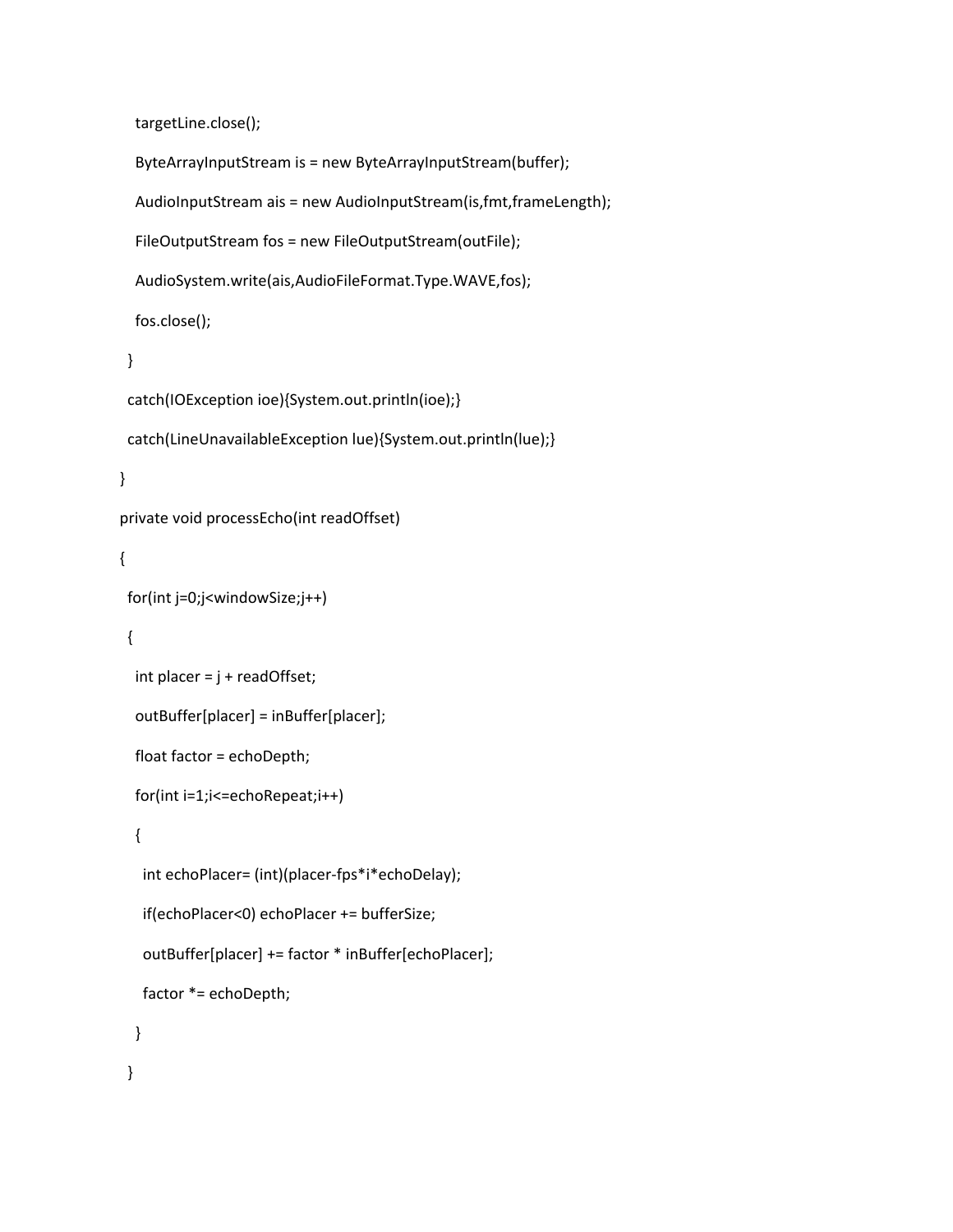```
  }
  private void processFlange(int readOffset)
  {
     for(int j=0;j<windowSize;j++)
     {
   int placer = j + readOffset;
   int flangePlacer= (int)(placer-flangeDelay);
         if(flangePlacer<0) flangePlacer += bufferSize;
         outBuffer[placer]= inBuffer[placer]‐flangeDepth*inBuffer[flangePlacer];
         frameCount++;
         if((frameCount % frameSkip) == (frameSkip ‐ 1))
         {
            if(up)
            {
                flangeDelay++;
                if(flangeDelay>=flangeMaxFrames) up=false;
            }
            else
            {
                flangeDelay‐‐;
                if(flangeDelay<=flangeMinFrames) up=true;
            }
         }
     }
  }
```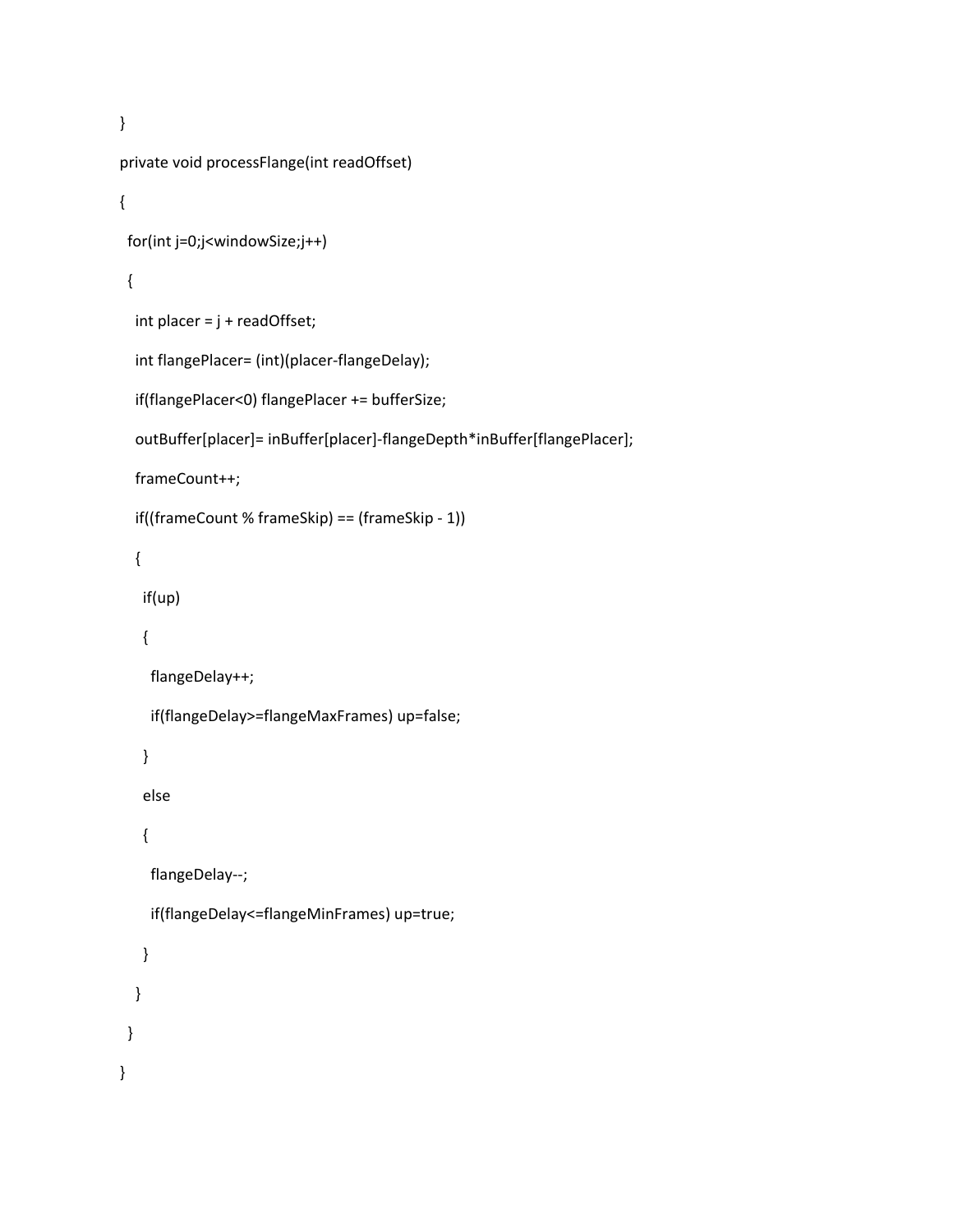```
  private void processPitchShift(int readOffset)
   {
  for(int h=0;h<overlap;h++)
      {
          float[][] fft=FFTransform.realDataForwardXform(inBuffer,readOffset+h*hopA,windowSize
                                        ,bufferSize,hannWindowA);
          for(int j=0;j<windowSize/2;j++)
         {
             real=fft[0][j];
             imag=fft[1][j];
             mag=(float)Math.sqrt(real*real+imag*imag);
             phiA=getPhase(real,imag);
             wBin=(2*pi*j*hopA)/windowSize;
             deltaPhi=phiA‐prevPhiA[j]‐wBin;
             deltaPhiWrap=wrapPhase(deltaPhi);
             wTrue=(wBin+deltaPhiWrap)/hopA;
             phiS=wrapPhase(prevPhiS[j]+hopS*wTrue);
\frac{1}{2} fft[0][j]=4*mag;
\frac{1}{2} fft[1][j]=0;        fft[0][j]=mag*(float)Math.cos(phiS);
             fft[1][j]=mag*(float)Math.sin(phiS);
             if(j>0) fft[0][windowSize‐j]=fft[0][j];
             if(j>0) fft[1][windowSize‐j]=‐fft[1][j];
```
FFTransform.realDataInverseXformOverlapAdd(fft,outBuffer,readOffset+h\*hopA,windowSize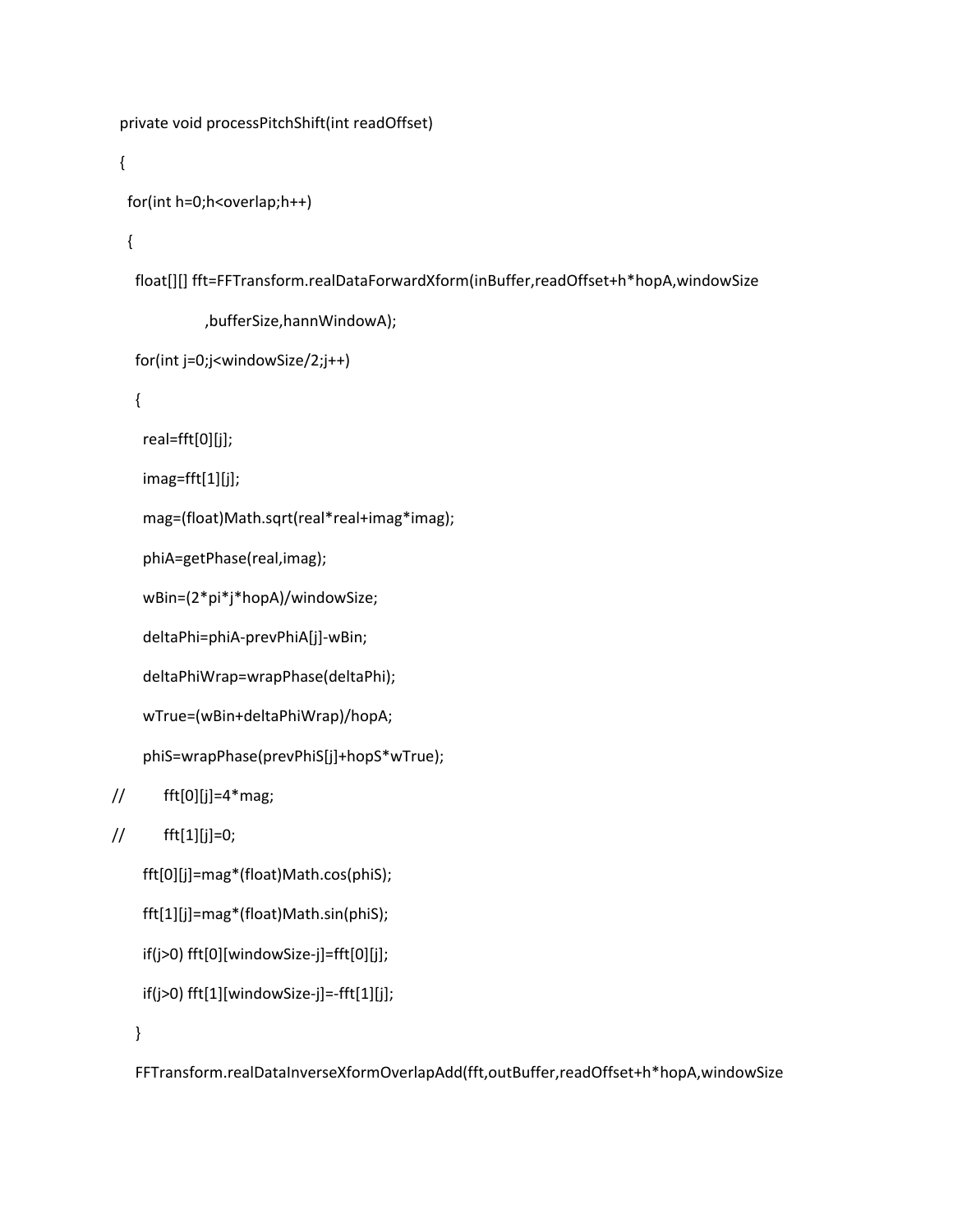```
              ,bufferSize,hannWindowS,beta);
     }
  }
  private void processHarmonizer(int readOffset)
  {
     for(int j=0;j<windowSize;j++)
     {
        outBuffer[j+readOffset]=inBuffer[j+readOffset];
     }
  }
  private void processRobotVoice(int readOffset)
  {
 for(int h=0;h<overlap;h++)
     {
        float[][] fft=FFTransform.realDataForwardXform(inBuffer,readOffset+h*hopA,windowSize
                                       ,bufferSize,hannWindowA);
        for(int j=0;j<windowSize/2;j++)
        {
            real=fft[0][j];
            imag=fft[1][j];
            mag=(float)Math.sqrt(real*real+imag*imag);
            phiA=getPhase(real,imag);
            wBin=(2*pi*j*hopA)/windowSize;
            deltaPhi=phiA‐prevPhiA[j]‐wBin;
            deltaPhiWrap=wrapPhase(deltaPhi);
```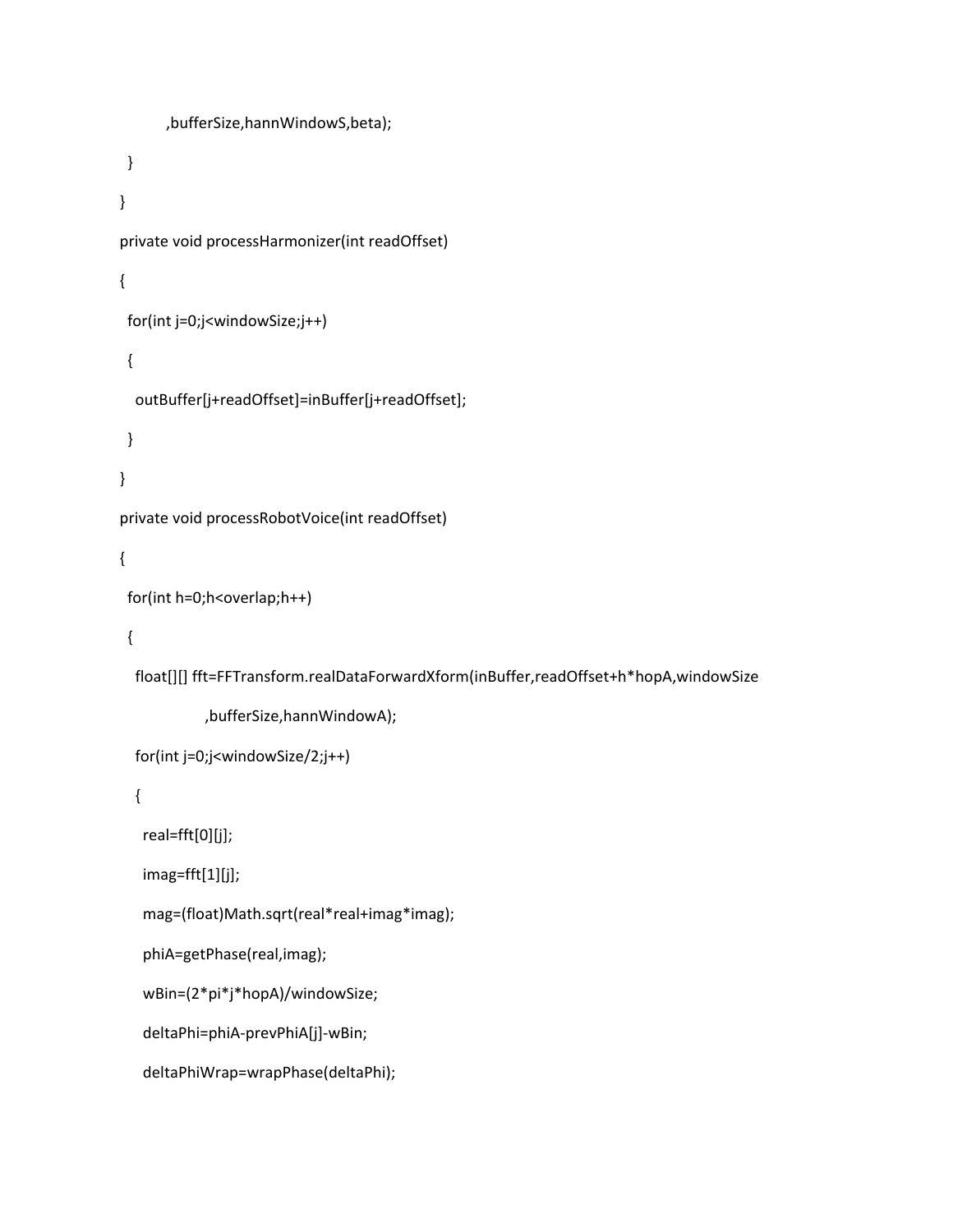```
        wTrue=(wBin+deltaPhiWrap)/hopA;
```

```
        phiS=wrapPhase(prevPhiS[j]+hopS*wTrue);
```

```
        fft[0][j]=4*mag;
```
fft[1][j]=0;

// fft[0][j]=mag\*(float)Math.cos(phiS);

```
//        fft[1][j]=mag*(float)Math.sin(phiS);
```

```
        if(j>0) fft[0][windowSize‐j]=fft[0][j];
```

```
        if(j>0) fft[1][windowSize‐j]=‐fft[1][j];
```

```
      }
```

```
      FFTransform.realDataInverseXformOverlapAdd(fft,outBuffer,readOffset+h*hopA,windowSize
```

```
              ,bufferSize,hannWindowS,beta);
```

```
    }
```

```
  }
```

```
  private void processInPlace(int readOffset)
```

```
  {
```

```
    for(int j=0;j<windowSize;j++)
```
{

```
      outBuffer[j+readOffset]=inBuffer[j+readOffset];
```

```
    }
```

```
  }
```

```
  private void prepareVariables()
```

```
    fps = Float.parseFloat((hzCombo.getSelectedItem().toString()));
```

```
windowSize = Integer.parseInt((windowSizeCombo.getSelectedItem().toString()));
```

```
    index = processType();
```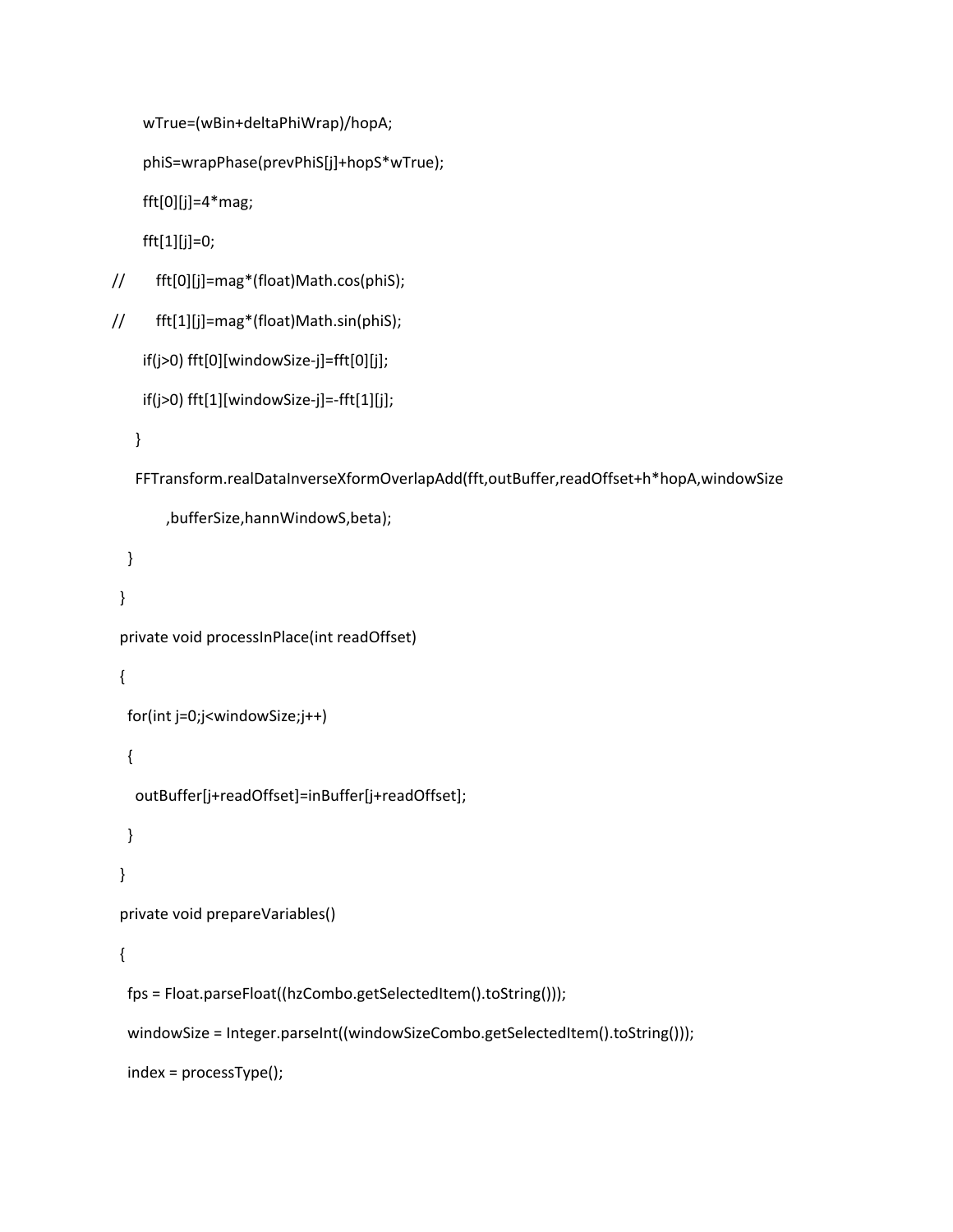```
    if(index==0) //variables for echo
```
{

```
      echoDelay = Float.parseFloat((echoDelaySpin.getValue()).toString())/1000;
      echoDepth = Float.parseFloat((echoDepthSpin.getValue()).toString());
      echoRepeat = Integer.parseInt((echoRepeatSpin.getValue()).toString());
      numWindows=(int)(fps*echoRepeat*echoDelay/windowSize+2);
```

```
    }
```

```
    else if(index==1) //variables for flanging
```

```
    {
```
flangeMinDelay = (Float.parseFloat((flangeMinDelaySpin.getValue()).toString()))/10000;

flangeMaxDelay = Float.parseFloat((flangeMaxDelaySpin.getValue()).toString())/1000;

flangeDepth = Float.parseFloat((flangeDepthSpin.getValue()).toString());

flangePeriod = Float.parseFloat((flangePeriodSpin.getValue()).toString())/1000;

```
      numWindows = (int)(fps*flangeMaxDelay/windowSize+2);
```
flangeMinFrames = (int)(flangeMinDelay\*fps);

flangeMaxFrames = (int)(flangeMaxDelay\*fps);

flangeDelay = flangeMinFrames;

frameSkip = (int)(flangePeriod/((flangeMaxDelay‐flangeMinDelay)\*2));

}

```
    else if(index==2 || index==4) //variables for pitch shift
```
## {

if(index==2)beta = Float.parseFloat((betaPitchSpin.getValue()).toString());

if(index==4)beta = Float.parseFloat((betaRobotSpin.getValue()).toString());

hopA = windowSize/overlap;

```
      hopS = (int)(hopA*beta+.5f);
```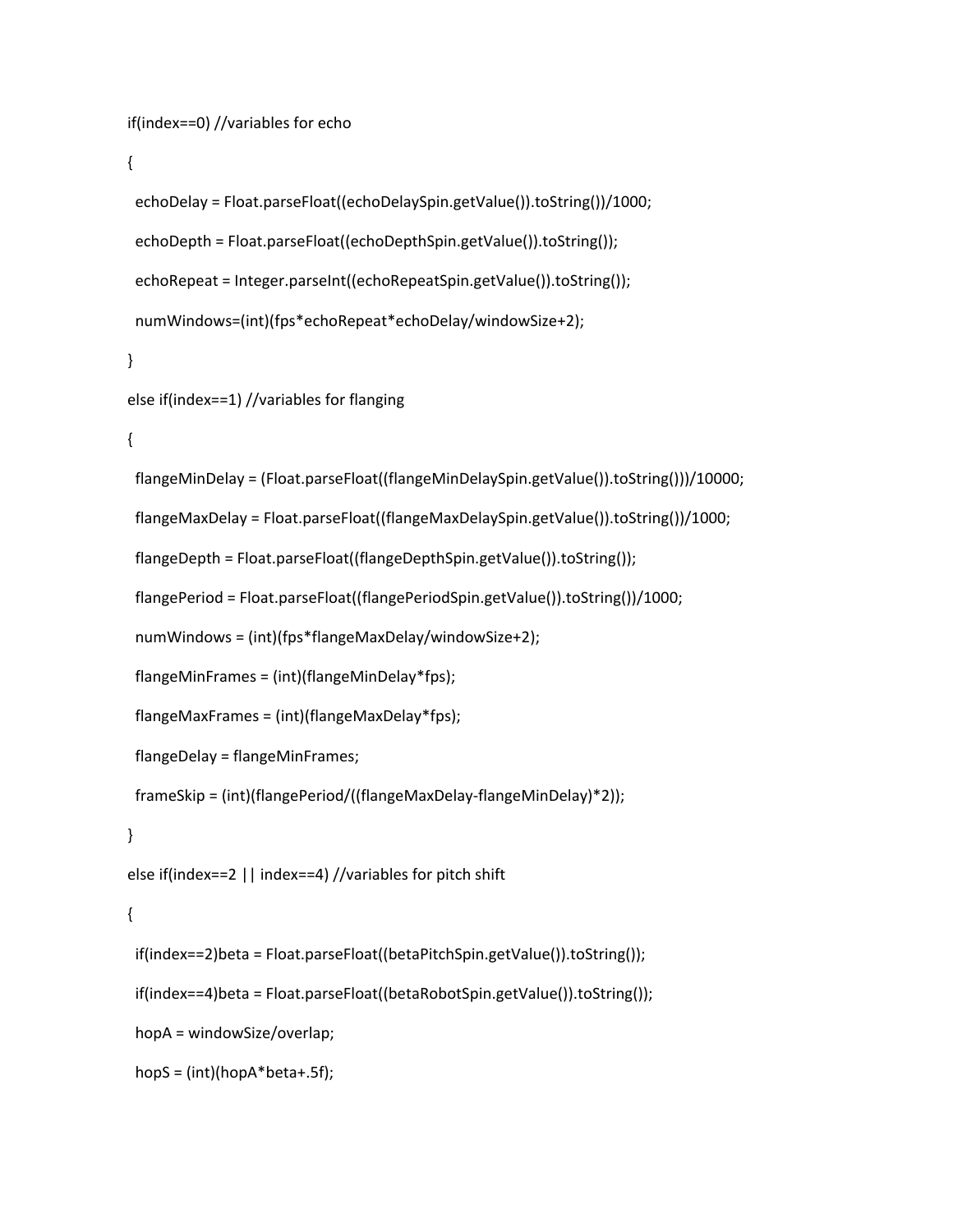```
      scaleA = (float)Math.sqrt(windowSize/(2f*hopA));
       scaleS = (float)Math.sqrt(windowSize/(2f*hopS));
       hannWindowA = new float[windowSize];
       hannWindowS = new float[windowSize];
       prevPhiA = new float[windowSize];
       prevPhiS = new float[windowSize];
       numWindows = 5;
       writeDelay = 1;
       float w;
 for(int i=0;i<hannWindowA.length;i++)
       {
  w = 0.5f^*(float)(1-Math.co((2*pi)*i)/(windowSize-1)));        hannWindowA[i] = w/scaleA;
          hannWindowS[i] = w/scaleS;
       }
    }
    else //variables for no processing
    {
       numWindows = 5;
    }
    bufferSize = windowSize*numWindows;
    inBuffer = new float[bufferSize];
    outBuffer = new float[bufferSize];
    chunkSize = 2*windowSize;
    chunk = new byte[chunkSize];
```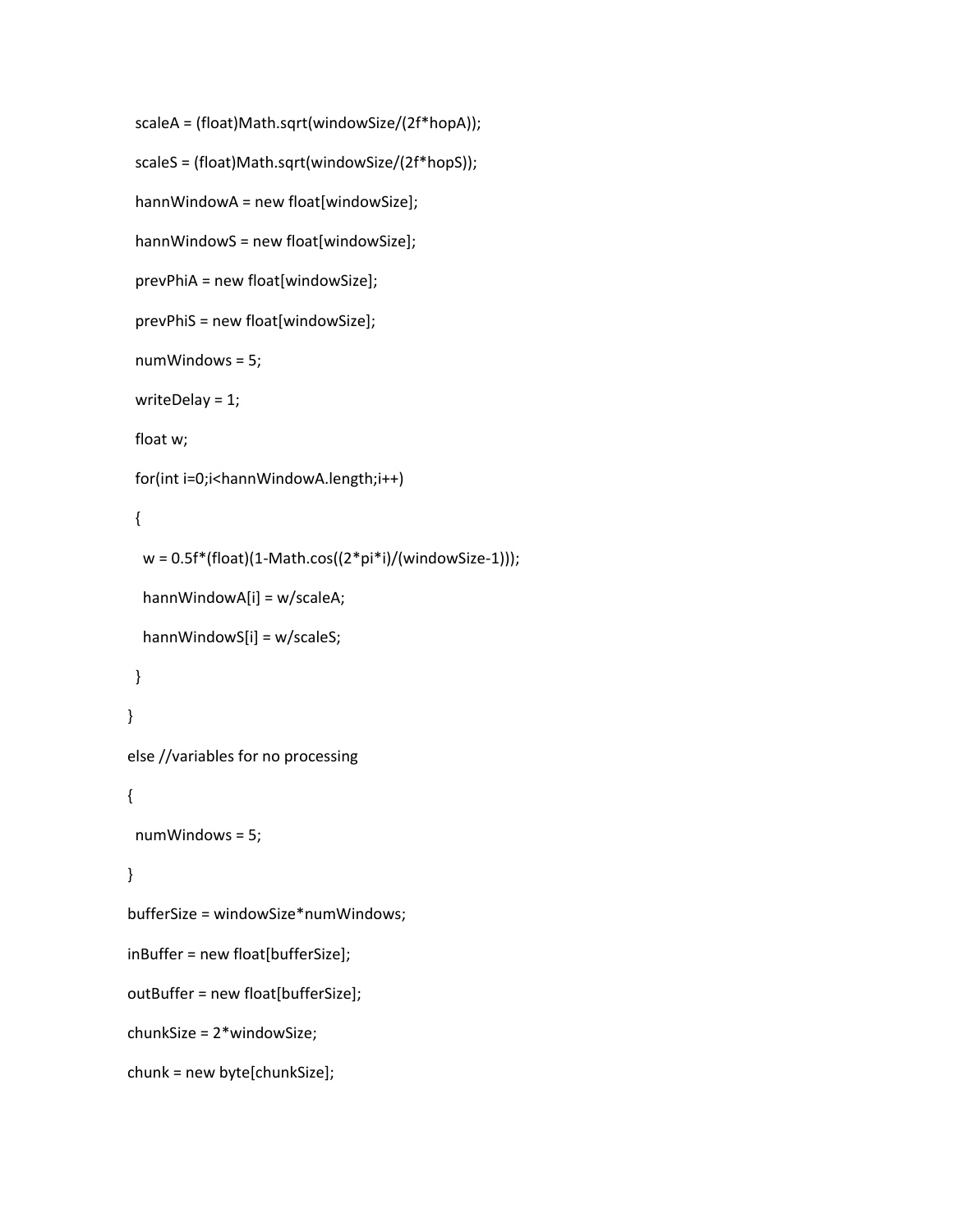```
    readOffset = 0;
     writeOffset = 0;
  }
  private float getPhase(float a,float b)
  {
     float phase;
 if(a == 0f)    {
        if(b>=0f) phase=pi/2;
        else phase=‐pi/2;
     }
     else
     {
          phase=(float)Math.atan(b/a);
          if(a<0f&&b>0f) phase+=pi;
          else if(a<0f&&b<0f) phase‐=pi;
     }
     return phase;
  }
  private float wrapPhase(float theta)
  {
     if(theta>0){  while(theta>pi) theta‐=2*pi;}
     else{ while(theta<‐pi) theta+=2*pi;}
     return theta;
  }
```